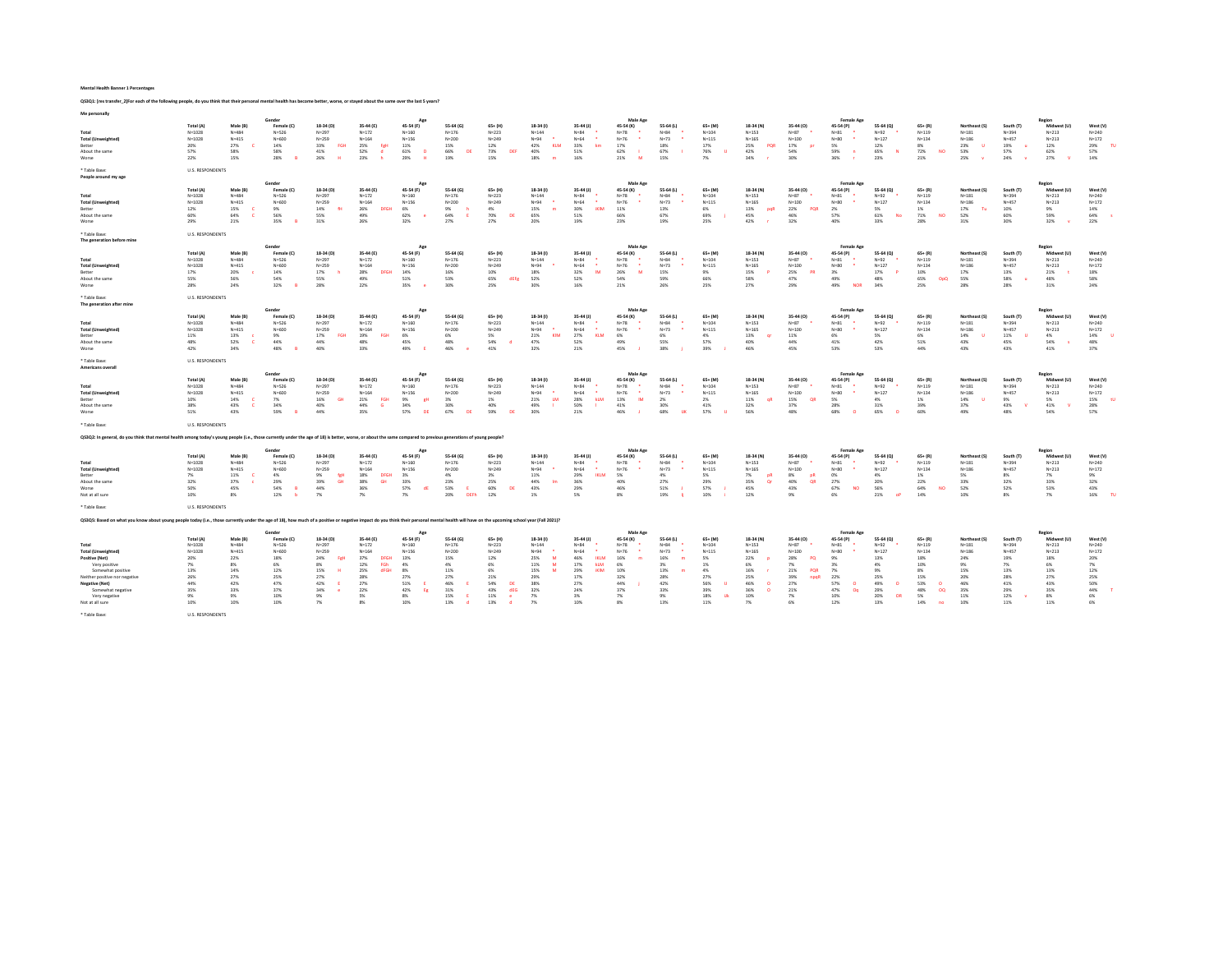Mental Health Banner 1 Counts

QS3Q1: [res transfer\_2]For each of the following people, do you think that their personal mental health has become better, worse, or stayed about the same over the last 5 years?

| Me personally                                                                                                                                                                                                                  |                                                                                                              |                                                                            |                                                                                          |                                                                                        |                                                                                         |                                                                                     |                                                                              |                                                                          |                                                                                      |                                                                            |                                                                   |                                                                                     |                                                                   |                                                                                     |                                                                    |                                                                                           |                                                                                  |                                                                                   |                                                                             |                                                                            |                                                                                         |                                                                          |
|--------------------------------------------------------------------------------------------------------------------------------------------------------------------------------------------------------------------------------|--------------------------------------------------------------------------------------------------------------|----------------------------------------------------------------------------|------------------------------------------------------------------------------------------|----------------------------------------------------------------------------------------|-----------------------------------------------------------------------------------------|-------------------------------------------------------------------------------------|------------------------------------------------------------------------------|--------------------------------------------------------------------------|--------------------------------------------------------------------------------------|----------------------------------------------------------------------------|-------------------------------------------------------------------|-------------------------------------------------------------------------------------|-------------------------------------------------------------------|-------------------------------------------------------------------------------------|--------------------------------------------------------------------|-------------------------------------------------------------------------------------------|----------------------------------------------------------------------------------|-----------------------------------------------------------------------------------|-----------------------------------------------------------------------------|----------------------------------------------------------------------------|-----------------------------------------------------------------------------------------|--------------------------------------------------------------------------|
| Total<br><b>Total (Unweighted)</b><br>Better<br>About the same<br>Worse                                                                                                                                                        | Total (A)<br>1,028<br>1,028<br>210<br>589<br>229                                                             | Male (B)<br>484<br>415<br>130<br>283<br>72                                 | Gende<br>Female (C)<br>526<br>600<br>73<br>304<br>149                                    | 18-34 (D)<br>297<br>259<br>98<br>122<br>77                                             | 35-44 (E)<br>172<br>164<br>42<br>90<br>40                                               | Ago<br>45-54 (F)<br>160<br>156<br>17<br>97<br>46                                    | 55-64 (G)<br>176<br>200<br>26<br>116<br>34                                   | $65+ (H)$<br>223<br>249<br>27<br>164<br>32                               | 18-34 (1)<br>144<br>94<br>60<br>58<br>26                                             | 35-44 (J)<br>84<br>64<br>28<br>43<br>14                                    | Male Age<br>45-54 (K)<br>78<br>76<br>. .<br>13<br>49<br>16        | 55-64 (L)<br>84<br>73<br>15<br>57<br>12                                             | $65+$ (M)<br>104<br>115<br>18<br>79<br>8                          | 18-34 (N)<br>153<br>165<br>38<br>64<br>51                                           | 35-44 (O)<br>87<br>100<br>$14\,$<br>47<br>26                       | <b>Female Age</b><br>45-54 (P)<br>81<br>80<br>٠<br>$\Delta$<br>48<br>29                   | 55-64 (Q)<br>92<br>127<br>11<br>60<br>22                                         | $65 + (R)$<br>119<br>134<br>9<br>85<br>25                                         | Northeast (S)<br>181<br>186<br>41<br>95<br>45                               | South (T)<br>394<br>457<br>75<br>226<br>93                                 | Region<br>Midwest (U)<br>213<br>213<br>25<br>132<br>57                                  | West (V)<br>240<br>172<br>70<br>136<br>35                                |
| * Table Base:<br>People around my age                                                                                                                                                                                          | U.S. RESPONDENTS                                                                                             |                                                                            |                                                                                          |                                                                                        |                                                                                         |                                                                                     |                                                                              |                                                                          |                                                                                      |                                                                            |                                                                   |                                                                                     |                                                                   |                                                                                     |                                                                    |                                                                                           |                                                                                  |                                                                                   |                                                                             |                                                                            |                                                                                         |                                                                          |
| Total<br><b>Total (Unweighted)</b><br>Better<br>About the same<br>Worse                                                                                                                                                        | Total (A)<br>1.028<br>1,028<br>121<br>612<br>295                                                             | Male (B)<br>484<br>415<br>73<br>312<br>100                                 | Gender<br>Female (C)<br>526<br>600<br>46<br>293<br>186                                   | 18-34 (D)<br>297<br>259<br>42<br>162<br>93                                             | 35-44 (E)<br>172<br>164<br>44<br>83<br>44                                               | Ap<br>45-54 (F)<br>160<br>156<br>10<br>98<br>51                                     | 55-64 (G)<br>176<br>200<br>16<br>113<br>47                                   | $65+ (H)$<br>223<br>249<br>$\mathbf{g}$<br>155<br>60                     | 18-34 (1)<br>144<br>94<br>22<br>93<br>29                                             | 35-44 (J)<br>94<br>64<br>26<br>43<br>16                                    | Male Age<br>45-54 (K)<br>78<br>76<br>$\mathbf{s}$<br>52<br>18     | 55-64 (L)<br>84<br>73<br>11<br>57<br>16                                             | $65 + (M)$<br>104<br>115<br>$\mathcal{I}$<br>71<br>26             | 18-34 (N)<br>153<br>165<br>20<br>69<br>64                                           | 35-44 (O)<br>87<br>100<br>19<br>40<br>28                           | <b>Female Age</b><br>45-54 (P)<br>81<br>80 <sub>0</sub><br>$\overline{2}$<br>47<br>33     | 55-64 (Q)<br>92<br>127<br>56<br>31                                               | $65 + (R)$<br>119<br>134<br>$\mathbf{1}$<br>84<br>34                              | Northeast (S)<br>181<br>186<br>31<br>94<br>56                               | South (T)<br>394<br>457<br>39<br>237<br>118                                | Region<br>Midwest (U)<br>213<br>213<br>18<br>127<br>68                                  | West (V)<br>240<br>172<br>32<br>154<br>53                                |
| * Table Base:<br>The generation before mine                                                                                                                                                                                    | <b>U.S. RESPONDENTS</b>                                                                                      |                                                                            |                                                                                          |                                                                                        |                                                                                         |                                                                                     |                                                                              |                                                                          |                                                                                      |                                                                            |                                                                   |                                                                                     |                                                                   |                                                                                     |                                                                    |                                                                                           |                                                                                  |                                                                                   |                                                                             |                                                                            |                                                                                         |                                                                          |
| Total<br><b>Total (Unweighted)</b><br>Better<br>About the same<br>Worse                                                                                                                                                        | Total (A)<br>1,028<br>1,028<br>171<br>570<br>287                                                             | Male (R)<br>484<br>415<br>95<br>273<br>115                                 | Gender<br>Female (C)<br>526<br>600<br>75<br>283<br>167                                   | 18-34 (D)<br>297<br>259<br>49<br>164<br>84                                             | 35-44 (F)<br>172<br>164<br>49<br>84<br>38                                               | Age<br>45-54 (F)<br>160<br>156<br>22<br>82<br>56                                    | 55-64 (6)<br>176<br>200<br>29<br>94<br>54                                    | 65+ (H)<br>223<br>249<br>22<br>146<br>56                                 | 18-34 (0)<br>144<br>94<br>26<br>75<br>43                                             | 35:44 (1)<br>84<br>64<br>27<br>43<br>13                                    | Male Age<br>45-54 (K)<br>78<br>76<br>20<br>42<br>16               | 55-64 (1)<br>84<br>73<br>13<br>50<br>22                                             | 65+ (M)<br>104<br>115<br>10<br>69<br>26                           | 18-34 (N)<br>153<br>165<br>23<br>89<br>41                                           | 35-44 (0)<br>87<br>100<br>21<br>41<br>25                           | <b>Female Age</b><br>45-54 (P)<br>81<br>80<br>$\overline{2}$<br>40<br>40                  | 55-64 (Q)<br>92<br>127<br>16<br>44<br>32                                         | $65 + (R)$<br>119<br>134<br>$12\,$<br>77<br>30 <sub>2</sub>                       | Northeast (S)<br>181<br>186<br>31<br>100<br>50                              | South (T)<br>394<br>457<br>53<br>229<br>112                                | Region<br>Midwest (U)<br>213<br>213<br>45<br>102<br>66                                  | West (V)<br>240<br>172<br>42<br>139<br>59                                |
| * Table Base:<br>The generation after mine                                                                                                                                                                                     | <b>U.S. RESPONDENTS</b>                                                                                      |                                                                            | Gender                                                                                   |                                                                                        |                                                                                         | Ap                                                                                  |                                                                              |                                                                          |                                                                                      |                                                                            | Male Age                                                          |                                                                                     |                                                                   |                                                                                     |                                                                    | <b>Female Age</b>                                                                         |                                                                                  |                                                                                   |                                                                             |                                                                            | Region                                                                                  |                                                                          |
| Total<br><b>Total (Unweighted</b><br>Better<br>About the same<br>Worse                                                                                                                                                         | Total (A)<br>1,028<br>1,028<br>113<br>488<br>427                                                             | Male (B<br>484<br>415<br>65<br>252<br>167                                  | Female (C)<br>526<br>600<br>46<br>229<br>251                                             | 18-34 (D)<br>297<br>259<br>50<br>129<br>118                                            | 35-44 (E)<br>172<br>164<br>32<br>82<br>57                                               | 45-54 (F)<br>160<br>156<br>9<br>72<br>79                                            | 55-64 (G)<br>176<br>200<br>10<br>85<br>81                                    | $65 + (H)$<br>223<br>249<br>11<br>120<br>92                              | 18-34 (1)<br>144<br>94<br>30<br>68<br>47                                             | 35-44 (J)<br>84<br>64<br>23<br>44<br>17                                    | 45-54 (K)<br>78<br>76<br>s<br>28<br>35                            | 55-64 (L)<br>84<br>73<br>47<br>32                                                   | $65+$ (M)<br>104<br>115<br>4<br>59<br>41                          | 18-34 (N)<br>153<br>165<br>20<br>62<br>71                                           | 35-44 (0)<br>87<br>100<br>10<br>38<br>39                           | 45-54 (P)<br>81<br>80<br>Δ<br>33<br>44                                                    | 55-64 (Q)<br>92<br>127<br>38<br>49                                               | $65 + (R)$<br>119<br>134<br>61<br>52                                              | Northeast (S)<br>181<br>186<br>25<br>78<br>79                               | South (T)<br>394<br>457<br>45<br>179<br>170                                | Midw<br>213<br>213<br>9<br>115<br>88                                                    | West (V)<br>240<br>172<br>34<br>116<br>89                                |
| * Table Base:<br>Americans overall                                                                                                                                                                                             | <b>U.S. RESPONDENTS</b>                                                                                      |                                                                            |                                                                                          |                                                                                        |                                                                                         |                                                                                     |                                                                              |                                                                          |                                                                                      |                                                                            |                                                                   |                                                                                     |                                                                   |                                                                                     |                                                                    |                                                                                           |                                                                                  |                                                                                   |                                                                             |                                                                            |                                                                                         |                                                                          |
| Total<br><b>Total (Unweighted)</b><br>Retter<br>About the same<br>Worse                                                                                                                                                        | Total (A)<br>1,028<br>1,028<br>106<br>393<br>529                                                             | Male (B)<br>484<br>415<br>67<br>208<br>209                                 | Gender<br>Female (C)<br>526<br>600<br>38<br>180<br>308                                   | 18-34 (D)<br>297<br>259<br>48<br>120<br>129                                            | 35-44 (E)<br>172<br>164<br>37<br>75<br>60                                               | Age<br>45-54 (F)<br>160<br>156<br>14<br>55<br>91                                    | 55-64 (G)<br>176<br>200<br>$\leq$<br>54<br>118                               | $65+$ (H)<br>223<br>249<br>$\mathcal{L}$<br>90<br>131                    | 18-34 (1)<br>144<br>94<br>31<br>70<br>43                                             | 35-44 (J)<br>84<br>64<br>24<br>42<br>18                                    | Male Age<br>45-54 (K)<br>78<br>76<br>10 <sup>10</sup><br>32<br>36 | 55-64 (L)<br>84<br>73<br>$\rightarrow$<br>25<br>58                                  | $65+$ (M)<br>104<br>115<br>$\mathcal{L}$<br>43<br>60              | 18-34 (N)<br>153<br>165<br>17<br>49<br>86                                           | 35-44 (0)<br>87<br>100<br>13<br>33<br>42                           | <b>Female Age</b><br>45-54 (P)<br>81<br>80<br>$\Delta$<br>22<br>55                        | 55-64 (Q)<br>92<br>127<br>29<br>60                                               | $65 + (R)$<br>119<br>134<br>$\mathbf{1}$<br>47<br>$71\,$                          | Northeast (S)<br>181<br>186<br>26<br>67<br>89                               | South (T)<br>394<br>457<br>24<br>171<br>188                                | Region<br>Midwest (U)<br>213<br>213<br>10 <sup>1</sup><br>88<br>115                     | West (V)<br>240<br>172<br>36<br>67<br>137                                |
| * Table Base:                                                                                                                                                                                                                  | U.S. RESPONDENTS                                                                                             |                                                                            |                                                                                          |                                                                                        |                                                                                         |                                                                                     |                                                                              |                                                                          |                                                                                      |                                                                            |                                                                   |                                                                                     |                                                                   |                                                                                     |                                                                    |                                                                                           |                                                                                  |                                                                                   |                                                                             |                                                                            |                                                                                         |                                                                          |
| Q53Q2: In general, do you think that mental health among today's young people (i.e., those currently under the age of 18) is better, worse, or about the same compared to previous generations of young people?                |                                                                                                              |                                                                            |                                                                                          |                                                                                        |                                                                                         |                                                                                     |                                                                              |                                                                          |                                                                                      |                                                                            |                                                                   |                                                                                     |                                                                   |                                                                                     |                                                                    |                                                                                           |                                                                                  |                                                                                   |                                                                             |                                                                            |                                                                                         |                                                                          |
| Total<br><b>Total (Unweighted)</b><br>Retter<br>About the same<br>Worse<br>Not at all sure                                                                                                                                     | Total (A)<br>1,028<br>1,028<br>76<br>332<br>513<br>106                                                       | Male (B)<br>484<br>415<br>53<br>177<br>216<br>39                           | Gender<br>Female (C)<br>526<br>600<br>23<br>152<br>286<br>65                             | 18-34 (D)<br>297<br>259<br>28<br>117<br>132<br>21                                      | 35-44 (E)<br>172<br>164<br>32<br>66<br>62<br>$12\,$                                     | Am<br>45-54 (F)<br>160<br>156<br>$\sim$<br>53<br>91<br>$11\,$                       | 55-64 (G)<br>176<br>200<br>41<br>94<br>35                                    | $65+ (H)$<br>223<br>249<br>6<br>56<br>135<br>27                          | 18-34 (1)<br>144<br>94<br>16<br>63<br>63<br>$\overline{2}$                           | 35-44 (1)<br>84<br>64<br>25<br>31<br>25<br>$\Lambda$                       | Male Age<br>45-54 (K)<br>78<br>76<br>$\Delta$<br>31<br>36<br>6    | 55-64 (L)<br>84<br>73<br>22<br>43<br>16                                             | $65 + (M)$<br>104<br>115<br>л.<br>30 <sub>2</sub><br>59<br>10     | 18-34 (N)<br>153<br>165<br>11<br>54<br>69<br>19                                     | 35-44 (O)<br>87<br>100<br>35<br>37<br>$\mathbf{R}$                 | Female Ago<br>45-54 (P)<br>81<br>80<br>$\Omega$<br>22<br>54<br>$\overline{\phantom{a}}$   | 55-64 (Q)<br>92<br>127<br>18<br>51<br>19                                         | $65 + (R)$<br>119<br>134<br>л.<br>26<br>76<br>17                                  | Northeast (S)<br>181<br>186<br>10<br>59<br>93<br>19                         | South (T)<br>394<br>457<br>30<br>125<br>204<br>33                          | Region<br>Midwest (U)<br>213<br>213<br>14<br>71<br>113<br>15                            | West (V)<br>240<br>172<br>21<br>77<br>103<br>39                          |
| * Table Base:                                                                                                                                                                                                                  | <b>U.S. RESPONDENTS</b>                                                                                      |                                                                            |                                                                                          |                                                                                        |                                                                                         |                                                                                     |                                                                              |                                                                          |                                                                                      |                                                                            |                                                                   |                                                                                     |                                                                   |                                                                                     |                                                                    |                                                                                           |                                                                                  |                                                                                   |                                                                             |                                                                            |                                                                                         |                                                                          |
| Q53Q5: Based on what you know about young people today (i.e., those currently under the age of 18), how much of a positive or negative impact do you think their personal mental health will have on the upcoming school year  |                                                                                                              |                                                                            |                                                                                          |                                                                                        |                                                                                         | Age                                                                                 |                                                                              |                                                                          |                                                                                      |                                                                            | Male Age                                                          |                                                                                     |                                                                   |                                                                                     |                                                                    | <b>Female Age</b>                                                                         |                                                                                  |                                                                                   |                                                                             |                                                                            |                                                                                         |                                                                          |
| Total<br><b>Total (Unweighted)</b><br>Positive (Net)<br>Very positive<br>Somewhat positive<br>Neither positive por pegative<br><b>Negative (Net)</b><br>Somewhat negative<br>Very negative<br>Not at all sure<br>* Table Base: | Total (A)<br>1,028<br>1,028<br>205<br>71<br>134<br>265<br>455<br>358<br>98<br>102<br><b>U.S. RESPONDENTS</b> | Male (B)<br>484<br>415<br>105<br>37<br>68<br>129<br>202<br>159<br>44<br>48 | Female (C)<br>526<br>600<br>93<br>30 <sub>o</sub><br>63<br>131<br>247<br>194<br>54<br>54 | 18-34 (D)<br>297<br>259<br>70<br>25<br>46<br>80 <sub>1</sub><br>126<br>100<br>26<br>20 | 35-44 (E)<br>172<br>164<br>63<br>21<br>42<br>48<br>47<br>38<br>$\mathbf{\hat{z}}$<br>13 | 45-54 (F)<br>160<br>156<br>20<br>$\overline{z}$<br>14<br>42<br>81<br>68<br>13<br>16 | 55-64 (G)<br>176<br>200<br>26<br>19<br>47<br>80<br><sub>55</sub><br>26<br>23 | $65+$ (H)<br>223<br>249<br>26<br>13<br>13<br>47<br>121<br>97<br>24<br>29 | 18-34 (f)<br>144<br>94<br>37<br>15<br>21<br>42<br>55<br>46<br>10<br>10 <sup>10</sup> | 35-44 (J)<br>84<br>64<br>38<br>14<br>24<br>15<br>23<br>20<br>$\rightarrow$ | 45-54 (K)<br>78<br>76<br>12<br>R<br>25<br>25<br>29<br>-5          | 55-64 (L)<br>84<br>73<br>14<br>11<br>24<br>35<br>28<br>$\mathbf{\hat{z}}$<br>$11\,$ | $65+$ (M)<br>104<br>115<br>$\Delta$<br>29<br>59<br>40<br>19<br>12 | 18-34 (N)<br>153<br>165<br>34<br>$\overline{9}$<br>24<br>38<br>71<br>55<br>16<br>10 | 35-44 (O)<br>87<br>100<br>25<br>18<br>24<br>24<br>18<br>$\epsilon$ | 45-54 (P)<br>81<br>80<br>8<br>5<br>18<br>46<br>38<br>$\boldsymbol{8}$<br>10 <sup>10</sup> | 55-64 (Q)<br>92<br>127<br>12<br>$\mathbf{\hat{z}}$<br>23<br>45<br>27<br>18<br>12 | $65 + (R)$<br>119<br>134<br>21<br>12<br>$\mathbf{Q}$<br>18<br>62<br>57<br>6<br>17 | Northeast (S)<br>181<br>186<br>43<br>16<br>27<br>36<br>83<br>63<br>20<br>19 | South (T)<br>394<br>457<br>77<br>26<br>50<br>112<br>161<br>114<br>47<br>44 | Region<br>Midwest (U)<br>213<br>213<br>39<br>$12\,$<br>27<br>58<br>92<br>75<br>17<br>24 | West (V)<br>240<br>172<br>47<br>17<br>30<br>59<br>120<br>106<br>13<br>15 |
|                                                                                                                                                                                                                                |                                                                                                              |                                                                            |                                                                                          |                                                                                        |                                                                                         |                                                                                     |                                                                              |                                                                          |                                                                                      |                                                                            |                                                                   |                                                                                     |                                                                   |                                                                                     |                                                                    |                                                                                           |                                                                                  |                                                                                   |                                                                             |                                                                            |                                                                                         |                                                                          |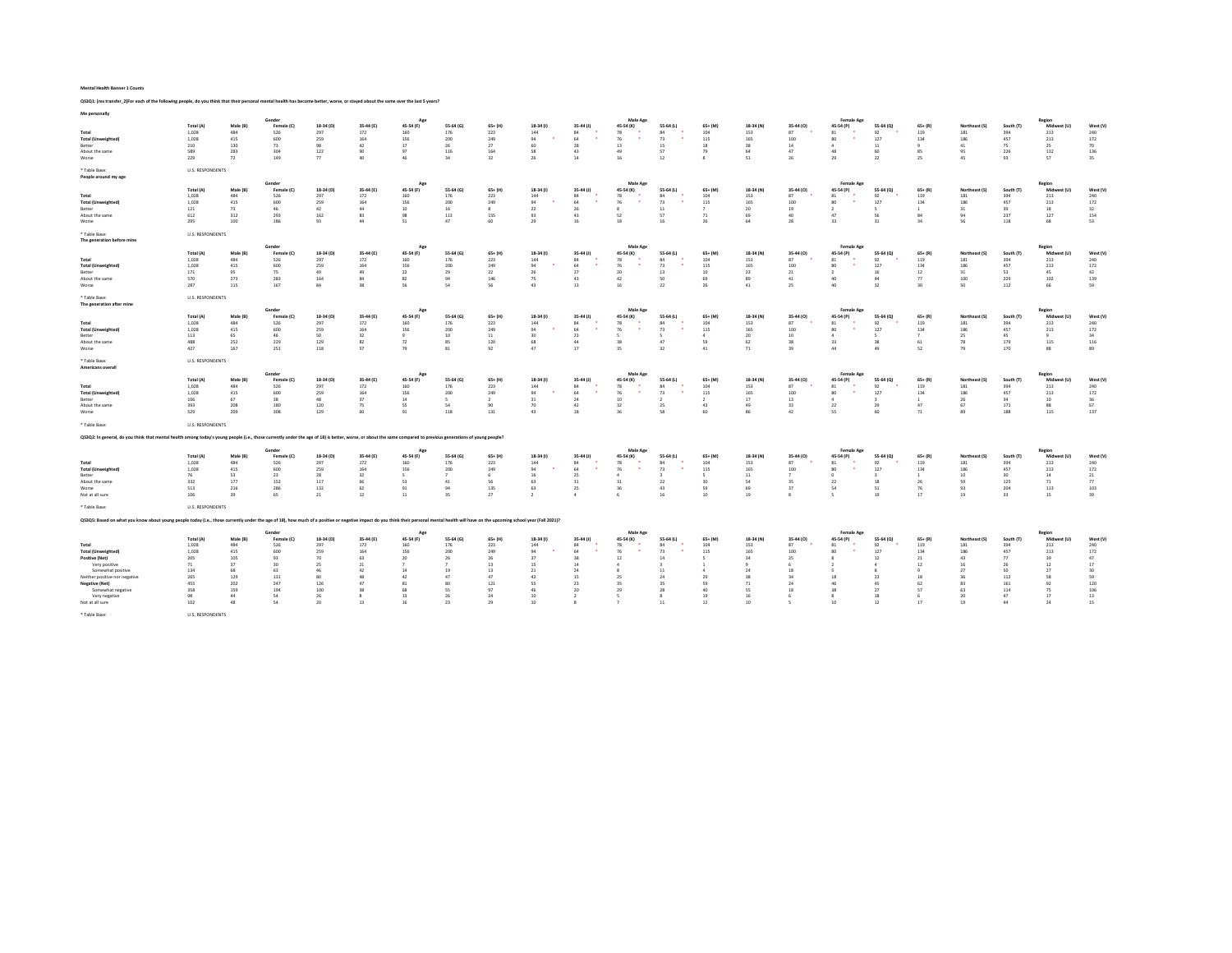| Q53Q1: [res transfer_2]For each of the following people, do you think that their personal mental health has become better, worse, or stayed about the same over the last 5 years?                                              |                                                                                                                 |                                                                                                     |                                                                                                           |                                                                                                                      |                                                                                                       |                                                                                                |                                                                                                        |                                                                                                      |                                                                               |                                                                                               |                                                                                        |                                                                                                       |                                                                                         |                                                                                                                      |                                                                                        |                                                                                                                            |                                                                              |                                                                                                                               |                                                                                           |                                                                                                                   |                                                                                                                |                                                                                                       |                                                                                                     |                                                                                               |
|--------------------------------------------------------------------------------------------------------------------------------------------------------------------------------------------------------------------------------|-----------------------------------------------------------------------------------------------------------------|-----------------------------------------------------------------------------------------------------|-----------------------------------------------------------------------------------------------------------|----------------------------------------------------------------------------------------------------------------------|-------------------------------------------------------------------------------------------------------|------------------------------------------------------------------------------------------------|--------------------------------------------------------------------------------------------------------|------------------------------------------------------------------------------------------------------|-------------------------------------------------------------------------------|-----------------------------------------------------------------------------------------------|----------------------------------------------------------------------------------------|-------------------------------------------------------------------------------------------------------|-----------------------------------------------------------------------------------------|----------------------------------------------------------------------------------------------------------------------|----------------------------------------------------------------------------------------|----------------------------------------------------------------------------------------------------------------------------|------------------------------------------------------------------------------|-------------------------------------------------------------------------------------------------------------------------------|-------------------------------------------------------------------------------------------|-------------------------------------------------------------------------------------------------------------------|----------------------------------------------------------------------------------------------------------------|-------------------------------------------------------------------------------------------------------|-----------------------------------------------------------------------------------------------------|-----------------------------------------------------------------------------------------------|
| Me personally                                                                                                                                                                                                                  |                                                                                                                 |                                                                                                     |                                                                                                           | Household Income                                                                                                     |                                                                                                       |                                                                                                | Education                                                                                              |                                                                                                      |                                                                               | Employed                                                                                      |                                                                                        | <b>Adult Student</b>                                                                                  |                                                                                         | Children in HH                                                                                                       |                                                                                        | Parent of Child Under 18                                                                                                   |                                                                              | <b>Home Ownership</b>                                                                                                         |                                                                                           | Marital Status                                                                                                    |                                                                                                                |                                                                                                       | <b>Race/Fthnicity</b>                                                                               |                                                                                               |
| Total<br><b>Total (Unweighted)</b><br>Retter<br>About the same<br>Worse                                                                                                                                                        | Total (A)<br>$N = 1028$<br>N=1028<br>20%<br>57%<br>22%                                                          | Less than \$50K (B)<br>$N = 285$<br>N=435<br>15%<br>60%<br>25%                                      | \$50K - \$74.9K (C)<br>$N = 160$<br>$N = 212$<br>18%<br>60%<br>23%                                        | \$75K - \$99.9K (D)<br>$N = 130$<br>N=125<br>21%<br>56%<br>23%                                                       | $5100K + 451$<br>N=382<br>N=187<br>27%<br>R0<br>52%<br>21%                                            | HS or Less (F)<br>$N = 322$<br>N=316<br>18%<br>62%<br>20%                                      | Some College (G)<br>N=339<br>N=315<br>18%<br>55%<br>22%                                                | College Grad+ (H)<br>$N = 226$<br>N=263<br>23%<br>59%<br>1.8%                                        | Yes (<br>N+573<br>NASOF<br>27%<br>53%<br>20%                                  | No U)<br>$N + 455$<br>N=522<br>12%<br>63%<br>25%                                              | Yes (K)<br>$N = 62$<br>$N = 42$<br>30%<br>25%<br>45%                                   | No (L)<br>N+966<br>Nu988<br>20%<br>59%<br>21%                                                         | Yes (M<br>$N = 372$<br>$N = 30$<br>32%<br>44%<br>24%                                    | No (N)<br>N+656<br>$N = 721$<br>14%<br>65%<br>M<br>21%                                                               | Yes (O<br>$N = 317$<br>$N = 265$<br>34%<br>45%<br>21%                                  | No (P)<br>$N = 711$<br>N=763<br>15%<br>63%<br>23%                                                                          | inmer<br>$N = 764$<br>$N = 732$<br>21%<br>57%<br>22%                         | er (O)<br><b>Renter (R</b><br>$N = 240$<br>Na220<br>21%<br>57%<br>22%                                                         | <b>Married IS</b><br>$N = 482$<br>$N = 473$<br>21%<br>62%<br>17%                          | Not married (T)<br>N+546<br><b>NASSS</b><br>20%<br>53%<br>27%                                                     | White (II)<br>$N = 656$<br>N=768<br>14%<br>62%<br>23%                                                          | <b>Black IV</b><br>$N = 120$<br>N+95<br>29%<br><b>III</b><br>62%<br>$\mathbf{v}$<br>10%               | AAPI (W)<br>$N = 64$<br>NadO<br>18%<br>58%<br>$\mathbf x$<br>25%                                    | Hispanic (X)<br>$N = 158$<br>$N + 91$<br>40%<br><b>LIM</b><br>33%<br>27%                      |
| * Table Rase:<br>People around my age                                                                                                                                                                                          | U.S. RESPONDENTS                                                                                                |                                                                                                     |                                                                                                           |                                                                                                                      |                                                                                                       |                                                                                                |                                                                                                        |                                                                                                      |                                                                               |                                                                                               |                                                                                        |                                                                                                       |                                                                                         |                                                                                                                      |                                                                                        |                                                                                                                            |                                                                              |                                                                                                                               |                                                                                           |                                                                                                                   |                                                                                                                |                                                                                                       |                                                                                                     |                                                                                               |
| Total<br><b>Total (Unweighted)</b><br>Better<br>About the same<br>Worse                                                                                                                                                        | Total (A)<br>$N = 1028$<br>N=1028<br>12%<br>60%<br>29%                                                          | Less than SSOK (B)<br>$N = 285$<br>N=435<br>6%<br>63%<br>31%                                        | SSOK - \$74.9K (C)<br>$N = 160$<br>$N = 212$<br>10%<br>59%<br>30%                                         | <b>Household Income</b><br>\$75K - \$99.9K (D)<br>$N = 130$<br>N=125<br>7%<br>65%<br>28%                             | \$100K+ (E)<br>N=382<br>N=187<br>20%<br><b>RCD</b><br>53%<br>26%                                      | HS or Less (F<br>$N = 322$<br>N=316<br>8%<br>63%<br>29%                                        | Education<br>Some College (G)<br>N=339<br>N=315<br>11%<br>62%<br><b>27%</b>                            | College Grad+ (H)<br>$N = 226$<br>N=263<br>13%<br>56%<br>30%                                         | Yes (I<br>N=573<br>NASOF<br>18%<br>56%<br>26%                                 | Employed<br>No (J)<br>N+455<br>N=527<br>4%<br>64%<br>32%                                      | Yes (K)<br>$N = 62$<br>$N = 42$<br>8%<br>34%<br>59%                                    | <b>Adult Studen</b><br>No (L)<br>N+966<br>Na988<br>12%<br>61%<br>27%                                  | Yes (M)<br>$N = 372$<br>$N = 307$<br>23%<br>50%<br>27%                                  | Children in HH<br>No (N)<br>N+656<br>N=721<br>5%<br>65%<br>w<br>30%                                                  | Yes (O)<br>$N = 317$<br>$N = 265$<br>27%<br>52%<br>22%                                 | Parent of Child Under 18<br>No (P)<br>$N = 711$<br>Na763<br>5%<br>63%<br>32%<br>$\sqrt{2}$                                 | Homeowner (Q)<br>$N = 764$<br>Na222<br>13%<br>57%<br>79%                     | <b>Home Ownership</b><br>Renter (R)<br>$N = 240$<br>Na <sub>2</sub><br>8%<br>66%<br>26%                                       | <b>Married (S)</b><br>$N = 482$<br>Na473<br>16%<br>60%<br>74%                             | <b>Marital Status</b><br>Not married (T)<br>N+546<br><b>NASSS</b><br>8%<br>59%<br>33%                             | White (U)<br>$N = 656$<br>N=768<br>10%<br>60%<br>30%                                                           | <b>Black (V)</b><br>$N = 120$<br>N+95<br>14%<br>w<br>67%<br>19%                                       | Race/Ethnicity<br>AAPI (W)<br>$N = 64$<br>NeAD<br>2%<br>68%<br>29%                                  | Hispanic DO<br>$N = 158$<br>N=91<br>21%<br>47%<br>32%                                         |
| * Table Base:<br>The coneration before mine                                                                                                                                                                                    | <b>U.S. RESPONDENTS</b>                                                                                         |                                                                                                     |                                                                                                           |                                                                                                                      |                                                                                                       |                                                                                                |                                                                                                        |                                                                                                      |                                                                               |                                                                                               |                                                                                        |                                                                                                       |                                                                                         |                                                                                                                      |                                                                                        |                                                                                                                            |                                                                              |                                                                                                                               |                                                                                           |                                                                                                                   |                                                                                                                |                                                                                                       |                                                                                                     |                                                                                               |
| Total<br><b>Total (Unweighted)</b><br>Retter<br>About the same<br>Worse                                                                                                                                                        | Total (A)<br>$N = 1028$<br>N=1028<br>17%<br>55%<br>28%                                                          | Less than SSOK (B)<br>$N = 285$<br>N=435<br>14%<br>56%<br>29%                                       | SSOK - \$74.9K (C)<br>$N = 160$<br>$N = 212$<br>16%<br>55%<br>29%                                         | <b>Household Income</b><br>S75K - \$99.9<br>K(D)<br>$N = 130$<br>$N = 125$<br>13%<br>59%<br>28%                      | $5100K + 451$<br>$N = 382$<br>N=187<br>21%<br>50%<br>79%                                              | HS or Less (F<br>$N = 322$<br>$N = 316$<br>14%<br>58%<br>28%                                   | Education<br>Some College (G)<br>N=339<br>$N = 315$<br>18%<br>55%<br>27%                               | College Grad+ (H)<br>$N = 226$<br>$N = 263$<br>19%<br>53%<br>28%                                     | Yes (I<br>N=573<br>N+506<br>20%<br>51%<br>28%                                 | Employed<br>No (I)<br>N+455<br>N=522<br>12%<br>60%<br>27%                                     | Yes (K)<br>$N = 62$<br>$N = 42$<br>11%<br>56%<br>34%                                   | <b>Adult Student</b><br>No (L)<br>N+966<br>Na988<br>17%<br>55%<br>28%                                 | Yes (M)<br>$N = 372$<br>$N = 307$<br>21%<br>55%<br>24%                                  | Children in HH<br>No (N)<br>N+656<br>N=721<br>14%<br>56%<br>30%                                                      | Yes (O)<br>$N = 317$<br>$N = 265$<br>25%<br>51%<br>24%                                 | Parent of Child Under 18<br>No (P)<br>$N = 71$<br>Na763<br>13%<br>57%<br>30%                                               | $N = 764$<br>$N = 732$<br>18%<br>53%<br>29%                                  | <b>Home Ownership</b><br>er (O)<br>Renter (R<br>$N = 240$<br>$N = 270$<br>11%<br>64%<br>25%                                   | <b>Married (S)</b><br>$N = 482$<br>Na473<br>20%<br>56%<br>74%                             | <b>Marital Status</b><br>Not married (T)<br>N+546<br><b>NASSS</b><br>14%<br>55%<br>31%                            | White (LI)<br>$N = 656$<br>N=768<br>17%<br>55%<br>29%                                                          | Black (V)<br>$N = 120$<br>N+95<br>23%<br>53%<br>24%                                                   | Race/Ethnicity<br>AAPI (W)<br>$N = 64$<br>NeAD<br>19%<br>64%<br>17%                                 | Hispanic (X)<br>$N = 158$<br>$N + 91$<br>13%<br>57%<br>30%                                    |
| * Table Base<br>The generation after mine                                                                                                                                                                                      | <b>U.S. RESPONDENTS</b>                                                                                         |                                                                                                     |                                                                                                           |                                                                                                                      |                                                                                                       |                                                                                                |                                                                                                        |                                                                                                      |                                                                               |                                                                                               |                                                                                        |                                                                                                       |                                                                                         |                                                                                                                      |                                                                                        |                                                                                                                            |                                                                              |                                                                                                                               |                                                                                           |                                                                                                                   |                                                                                                                |                                                                                                       |                                                                                                     |                                                                                               |
| Total<br><b>Total (Unweighted)</b><br>Retter<br>About the same<br>Worse                                                                                                                                                        | Total (A)<br>$N = 1028$<br>$N = 1028$<br>11%<br>48%<br>42%                                                      | Less than SSOK (B)<br>$N = 285$<br>$N = 435$<br>7%<br>52%<br>40%                                    | \$50K - \$74.9K (C)<br>$N = 160$<br>$N = 212$<br>8%<br>44%<br>47%                                         | <b>Household Income</b><br>\$75K - \$99.9K (D)<br>$N = 130$<br>$N = 125$<br>10%<br>44%<br>46%                        | $5100K + 451$<br>N=382<br>$N = 187$<br>16%<br><b>BC</b><br>45%<br>39%                                 | HS or Less (F)<br>$N = 322$<br>$N = 316$<br>9%<br>52%<br>40%                                   | Education<br>Some College (G)<br>N=339<br>N=315<br>8%<br>49%<br>43%                                    | College Grad+ (H)<br>$N = 226$<br>$N = 263$<br>12%<br>48%<br>40%                                     | Yes (I<br>N=573<br>N+506<br>15%<br>48%<br>37%                                 | Employed<br>No (J)<br>N+455<br>$N + 522$<br>6%<br>47%<br>47%                                  | Yes (K)<br>$N = 62$<br>$N=42$<br>15%<br>32%<br>53%                                     | <b>Adult Student</b><br>No (L)<br>N+966<br>N+986<br>11%<br>48%<br>41%                                 | Yes (M)<br>$N = 372$<br>$N = 307$<br>17%<br>47%<br>35%                                  | Children in HH<br>No (N)<br>N+656<br>N=721<br>8%<br>48%<br>45%<br>$\overline{M}$                                     | Yes (O)<br>$N = 317$<br>$N = 265$<br>19%<br>49%<br>31%                                 | Parent of Child Under 18<br>No (P)<br>$N = 711$<br>$N = 763$<br>7%<br>47%<br>46%                                           | lomes<br>$N = 764$<br>$N = 732$<br>12%<br>46%<br>42%                         | <b>Home Ownership</b><br>Renter (R)<br>er (O)<br>$N = 240$<br>$N = 270$<br>8%<br>51%<br>41%                                   | <b>Married</b> (S)<br>$N = 482$<br>$N = 473$<br>13%<br>49%<br>38%                         | <b>Marital Status</b><br>Not married (T)<br>Na546<br>N+555<br>9%<br>46%<br>44%                                    | White (U)<br>$N = 656$<br>$N = 768$<br>8%<br>46%<br>46%<br>$^{10}$                                             | Black (V)<br>$N = 120$<br>N+95<br>15%<br>$\alpha$<br>60%<br><b>UX</b><br>25%                          | Race/Ethnicity<br>AAPI (W)<br>$N = 64$<br>$N = 40$<br>6%<br>52%<br>42%                              | Hispanic DO<br>$N = 158$<br>N+91<br>25%<br>1M<br>41%<br>34%                                   |
|                                                                                                                                                                                                                                |                                                                                                                 |                                                                                                     |                                                                                                           |                                                                                                                      |                                                                                                       |                                                                                                |                                                                                                        |                                                                                                      |                                                                               |                                                                                               |                                                                                        |                                                                                                       |                                                                                         |                                                                                                                      |                                                                                        |                                                                                                                            |                                                                              |                                                                                                                               |                                                                                           |                                                                                                                   |                                                                                                                |                                                                                                       |                                                                                                     |                                                                                               |
| * Table Base:<br>Americans overall                                                                                                                                                                                             | <b>U.S. RESPONDENTS</b>                                                                                         |                                                                                                     |                                                                                                           |                                                                                                                      |                                                                                                       |                                                                                                |                                                                                                        |                                                                                                      |                                                                               |                                                                                               |                                                                                        |                                                                                                       |                                                                                         |                                                                                                                      |                                                                                        |                                                                                                                            |                                                                              |                                                                                                                               |                                                                                           |                                                                                                                   |                                                                                                                |                                                                                                       |                                                                                                     |                                                                                               |
| Total<br><b>Total (Unweighted)</b><br>Better<br>About the same<br>Worse                                                                                                                                                        | Total (A)<br>$N = 1028$<br>N=1028<br>10%<br>3,8%<br>51%                                                         | Less than \$50K (B)<br>$N = 285$<br>No435<br>5%<br>47%<br><b>CE</b><br>48%                          | \$50K - \$74.9K (C)<br>N=160<br>N=212<br>7%<br>34%<br>59%<br>R                                            | Household Income<br>\$75K - \$99.9K (D)<br>$N = 130$<br>N=125<br>7%<br>43%<br>50%                                    | \$100K+ (E)<br>N=382<br>N=187<br>19%<br><b>BCD</b><br>30%<br>51%                                      | HS or Less (F)<br>$N = 322$<br>N=316<br>5%<br>45%<br><b>D</b><br>49%                           | Education<br>Some College (G)<br>N=339<br>N=315<br>8%<br>36%<br>56%                                    | College Grad+ (H)<br>$N = 226$<br>N=263<br>13%<br>3,8%<br>49%                                        | Yes (I)<br>N=573<br>N+506<br>17%<br>35%<br>48%                                | <b>Employed</b><br>No (J)<br>NAASS.<br>$N = 522$<br>3%<br>42%<br>55%                          | Yes (K)<br>$N = 62$<br>$N = 42$<br>0%<br>29%<br>71%                                    | <b>Adult Student</b><br>No (L)<br>N+966<br>Nu986<br>11%<br>39%<br>50%                                 | Yes (M)<br>$N = 372$<br>$N = 307$<br>20%<br>3.7%<br>47%                                 | Children in HH<br>No (N)<br>N+656<br>$N = 721$<br>5%<br>47%<br>$\overline{M}$<br>54%                                 | Yes (O)<br>$N = 317$<br>$N = 265$<br>23%<br>36%<br>41%                                 | Parent of Child Under 18<br>No (P)<br>N=711<br>N=763<br>5%<br>39%<br>56%                                                   | Homeowner (O)<br>N=764<br>$N = 732$<br>11%<br>36%<br>53%                     | <b>Home Ownership</b><br>Renter (R)<br>Na240<br>Na220<br>7%<br>46%<br>- 0<br>47%                                              | Married (S)<br>$N = 482$<br>$N = 473$<br>15%<br>36%<br>50%                                | Marital Status<br>Not married (T)<br>Na546<br>N+555<br>6%<br>41%<br>53%                                           | White (U)<br>Nu656<br>N=768<br>9%<br>37%<br>54%                                                                | Black (V)<br>$N = 120$<br>N+95<br>17%<br>u<br>52%<br><b>LDC</b><br>31%                                | <b>Race/Fthnicity</b><br>AAPI (W)<br>$N = 64$<br>NAAD<br>9%<br>38%<br>53%                           | Hispanic (X)<br>$N = 158$<br>N=91<br>14%<br>33%<br>53%                                        |
| * Table Base                                                                                                                                                                                                                   | <b>U.S. RESPONDENTS</b>                                                                                         |                                                                                                     |                                                                                                           |                                                                                                                      |                                                                                                       |                                                                                                |                                                                                                        |                                                                                                      |                                                                               |                                                                                               |                                                                                        |                                                                                                       |                                                                                         |                                                                                                                      |                                                                                        |                                                                                                                            |                                                                              |                                                                                                                               |                                                                                           |                                                                                                                   |                                                                                                                |                                                                                                       |                                                                                                     |                                                                                               |
| Q53Q2: In general, do you think that mental health among today's young people (i.e., those currently under the age of 18) is better, worse, or about the same compared to previous generations of young people?                | Total (A)                                                                                                       | Loss than SSOK (R)                                                                                  | SSOK - \$74.9K (C)                                                                                        | <b>Household Incom</b><br><b>S75K - S99 9K (D)</b>                                                                   | $5100K + 15$                                                                                          | HS or Less (F                                                                                  | Education<br>Some College (G)                                                                          | College Grad+ (H)                                                                                    | Yes (I                                                                        | Employed<br>No (J)                                                                            | Yes (K)                                                                                | <b>Adult Studen</b><br>No (L)                                                                         | Yes (M                                                                                  | Children in HH<br>No (N)                                                                                             | Yes (O                                                                                 | Parent of Child Under 18<br>No (P)                                                                                         | Homer                                                                        | <b>Home Ownership</b><br>er (O)<br>Renter (R)                                                                                 | Married IS                                                                                | <b>Marital Status</b><br>Not married (T)                                                                          | White (II)                                                                                                     | <b>Black (V)</b>                                                                                      | Race/Ethnicity<br>AAPI (W)                                                                          | Hispanic DO                                                                                   |
| Total<br><b>Total (Unweighted)</b><br>Retter<br>About the same<br>Worse<br>Not at all sure                                                                                                                                     | $N = 1028$<br>$N = 1028$<br>7%<br>32%<br>50%<br>10%                                                             | $N = 285$<br>No435<br>4%<br>37%<br>50%<br>9%                                                        | $N = 160$<br>$N = 212$<br>S%<br>32%<br>54%                                                                | $N = 130$<br>$N = 125$<br>9%<br>35%<br>51%<br>5%                                                                     | N=382<br>$N = 187$<br>11%<br>29%<br>51%<br>10%                                                        | N=322<br>$N = 316$<br><b>SW</b><br>34%<br>46%<br>14%                                           | N=339<br>N=315<br>S%<br>32%<br>50%<br>13%                                                              | $N = 226$<br>$N = 263$<br>7%<br>34%<br>53%<br>6%                                                     | N+573<br>N+506<br>11%<br>35%<br>48%<br>7%                                     | Nu455<br>$N = 522$<br>3%<br>29%<br>53%<br>15%                                                 | $N = 62$<br>$N = 42$<br>1%<br>29%<br>55%<br>15%                                        | N+966<br>N+986<br>8%<br>33%<br>50%<br>10%                                                             | $N = 372$<br>$N = 307$<br>13%<br>34%<br>43%<br>10%                                      | N+656<br>N=721<br>$4\%$<br>31%<br>54%<br>M<br>11%                                                                    | $N = 317$<br>$N = 265$<br>15%<br>36%<br>40%<br>8%                                      | $N = 711$<br>N=763<br>4%<br>31%<br>54%<br>11%                                                                              | N=764<br>$N = 732$<br>7%<br>32%<br>51%<br>10%                                | $N = 240$<br>$N = 270$<br>8%<br>33%<br>49%<br>10%                                                                             | $N = 482$<br>$N = 473$<br>11%<br>30%<br>51%<br>8%                                         | N=546<br>N+555<br>4%<br>34%<br>49%<br>12%                                                                         | $N = 656$<br>$N = 768$<br>$6\%$<br>29%<br>57%<br>VwX<br>8%                                                     | $N = 120$<br>N+95<br>14%<br>п<br>45%<br>35%<br>6%                                                     | $N = 64$<br>$N = 40$<br>AN.<br>40%<br>39%<br>17%                                                    | $N = 158$<br>$N + 91$<br>11%<br>36%<br>39%<br>14%                                             |
| * Table Base:                                                                                                                                                                                                                  | U.S. RESPONDENTS                                                                                                |                                                                                                     |                                                                                                           |                                                                                                                      |                                                                                                       |                                                                                                |                                                                                                        |                                                                                                      |                                                                               |                                                                                               |                                                                                        |                                                                                                       |                                                                                         |                                                                                                                      |                                                                                        |                                                                                                                            |                                                                              |                                                                                                                               |                                                                                           |                                                                                                                   |                                                                                                                |                                                                                                       |                                                                                                     |                                                                                               |
| Q53Q5: Based on what you know about young people today (i.e., those currently under the age of 18), how much of a positive or negative impact do you think their personal mental health will have on the upcoming school year  |                                                                                                                 |                                                                                                     |                                                                                                           |                                                                                                                      |                                                                                                       |                                                                                                |                                                                                                        |                                                                                                      |                                                                               |                                                                                               |                                                                                        |                                                                                                       |                                                                                         |                                                                                                                      |                                                                                        |                                                                                                                            |                                                                              |                                                                                                                               |                                                                                           |                                                                                                                   |                                                                                                                |                                                                                                       |                                                                                                     |                                                                                               |
| Total<br><b>Total (Unweighted)</b><br>Positive (Net)<br>Very positive<br>Somewhat positive<br>Neither positive nor negative<br><b>Negative (Net)</b><br>Somewhat negative<br>Very negative<br>Not at all sure<br>* Table Base: | Total (A)<br>$N = 1028$<br>$N = 1028$<br>20%<br>7%<br>13%<br>26%<br>44%<br>35%<br>9%<br>10%<br>U.S. RESPONDENTS | Loss than SSOK (B)<br>$N = 285$<br>$N = 435$<br>18%<br>4%<br>14%<br>30%<br>41%<br>31%<br>10%<br>10% | \$50K - \$74,9K (C)<br>$N = 160$<br>$N = 212$<br>23%<br>-n<br>8%<br>14%<br>26%<br>43%<br>31%<br>12%<br>9% | Household Incom<br><b>S75K - S999</b><br>$N = 130$<br>$N = 125$<br>12%<br>3%<br>9%<br>28%<br>47%<br>41%<br>6%<br>12% | $5100K + 15$<br>N=382<br>$N = 187$<br>26%<br>hD<br>11%<br>RD.<br>15%<br>21%<br>46%<br>37%<br>9%<br>7% | HS or Less (I<br>$N = 322$<br>$N = 316$<br>17%<br>4%<br>14%<br>28%<br>43%<br>3,4%<br>8%<br>12% | Education<br>Some College (G)<br>N=339<br>N=315<br>21%<br>7%<br>14%<br>25%<br>44%<br>35%<br>10%<br>10% | College Grade (H)<br>$N = 226$<br>$N = 263$<br>20%<br>$8\%$<br>13%<br>24%<br>47%<br>33%<br>13%<br>8% | Yes (I<br>N=573<br>N+506<br>24%<br>8%<br>16%<br>26%<br>43%<br>34%<br>8%<br>7% | Employe<br>No.(1)<br>N+455<br>$N = 522$<br>15%<br>6%<br>9%<br>26%<br>46%<br>35%<br>11%<br>13% | Yes (K)<br>$N = 62$<br>$N = 42$<br>28%<br>15%<br>13%<br>17%<br>51%<br>40%<br>11%<br>4% | <b>Adult Studen</b><br>No (L)<br>N+966<br>N+986<br>19%<br>6%<br>13%<br>26%<br>44%<br>34%<br>9%<br>10% | Yes IM<br>$N = 372$<br>$N = 307$<br>32%<br>13%<br>19%<br>22%<br>39%<br>3.4%<br>5%<br>6% | Children in HF<br>No (N)<br>N+656<br>N=721<br>13%<br>3%<br>10%<br>28%<br>47%<br>35%<br>12%<br>M.<br>12%<br><b>AA</b> | Yes In<br>$N = 317$<br>$N = 265$<br>30%<br>12%<br>18%<br>24%<br>39%<br>35%<br>4%<br>7% | Parent of Child Under 18<br>No (P)<br>$N = 711$<br>N=763<br>15%<br>5%<br>11%<br>27%<br>47%<br>35%<br>12%<br>$\circ$<br>11% | $N = 764$<br>$N = 732$<br>21%<br>8%<br>13%<br>23%<br>46%<br>37%<br>9%<br>10% | <b>Home Ownership</b><br>er (O)<br>Renter (R<br>$N = 240$<br>$N = 270$<br>17%<br>5%<br>12%<br>33%<br>40%<br>29%<br>11%<br>10% | Married IS<br>$N = 482$<br>$N = 473$<br>23%<br>8%<br>16%<br>24%<br>44%<br>36%<br>8%<br>9% | <b>Marital Status</b><br>Not married (T<br>N+546<br>N+555<br>17%<br>6%<br>11%<br>27%<br>44%<br>3.4%<br>11%<br>11% | White (II)<br>$N = 656$<br>$N = 768$<br>16%<br>$6\%$<br>10%<br>27%<br>46%<br>36%<br>11%<br>11%<br>$\mathbf{x}$ | <b>Black (V)</b><br>$N = 120$<br>N+95<br>30%<br>m<br>7%<br>23%<br>Uw<br>29%<br>33%<br>25%<br>8%<br>9% | Race/Ethnicity<br>AAPI (W)<br>$N = 64$<br>NeAD<br>23%<br>15%<br>7%<br>29%<br>39%<br>38%<br>2%<br>9% | Hispanic DO<br>$N = 158$<br>$N + 91$<br>30%<br>$8\%$<br>21%<br>21%<br>47%<br>37%<br>10%<br>3% |

alth Banner 2 Percentages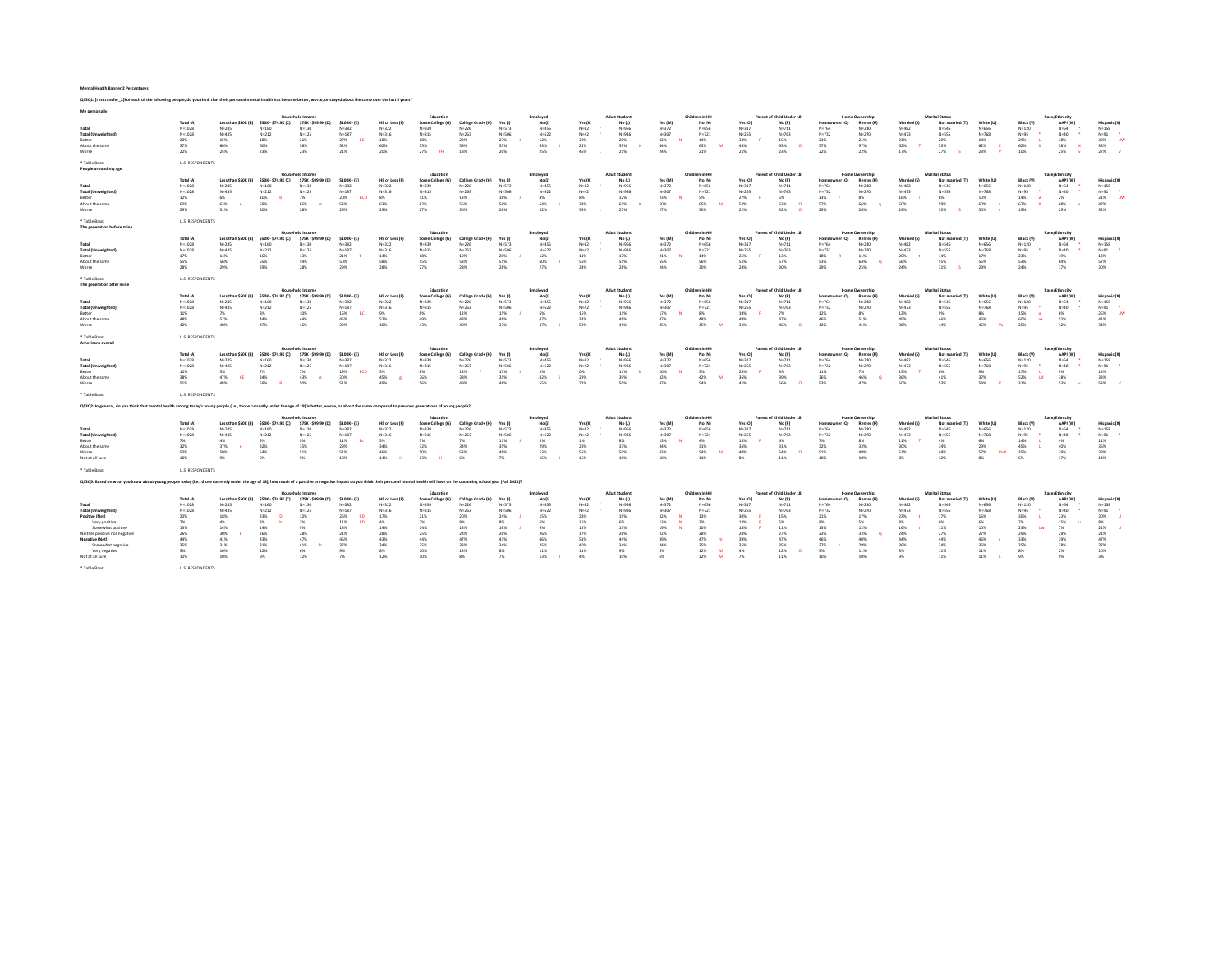### Mental Health Banner 2 Counts

QS3Q1: [res transfer\_2]For each of the following people, do you think that their personal mental health has become better, worse, or stayed about the same over the last 5 years?

| Me personally                                                                                                                                                                                                                 |                         |                           |                            |                            |              |                       |                         |                          |              |               |                |                      |                |                          |                |                                 |                         |                                     |                           |                                          |            |                       |                            |                       |
|-------------------------------------------------------------------------------------------------------------------------------------------------------------------------------------------------------------------------------|-------------------------|---------------------------|----------------------------|----------------------------|--------------|-----------------------|-------------------------|--------------------------|--------------|---------------|----------------|----------------------|----------------|--------------------------|----------------|---------------------------------|-------------------------|-------------------------------------|---------------------------|------------------------------------------|------------|-----------------------|----------------------------|-----------------------|
|                                                                                                                                                                                                                               |                         |                           |                            | <b>Household Income</b>    | $5100K + B$  |                       | Education               |                          |              | Employee      |                | <b>Adult Student</b> |                | Children in HH           |                | Parent of Child Under 18        |                         | <b>Home Ownership</b>               |                           | <b>Marital Status</b>                    |            |                       | Race/Ethnicity             |                       |
| Total                                                                                                                                                                                                                         | Total (A)<br>1,028      | Less than SSOK (B)<br>285 | \$50K - \$74.9K (C)<br>160 | \$75K - \$99.9K (D)<br>130 | 387          | HS or Less (F)<br>322 | Some College (G)<br>339 | College Grad+ (H)<br>226 | Yes (<br>573 | No (J)<br>455 | Yes (K)<br>62  | No (L<br>966         | Yes (M)<br>372 | No (N)<br>656            | Yes (O)<br>317 | No (P<br>711                    | (O)<br>764              | Renter (R)<br>240                   | <b>Married (S)</b><br>482 | Not married (T)<br>5.46                  | 656        | <b>Black N</b><br>120 | AAPI (W)                   | Hispanic I<br>158     |
| <b>Total (Unweighted)</b>                                                                                                                                                                                                     | 1.028                   | 435                       | 212                        | 125                        | 187          | 316                   | 315                     | 263                      | 506          | 522           | 42             | 986                  | 307            | 721                      | 265            | 763                             | 732                     | 270                                 | 473                       | 555                                      | 768        | 95                    | 40 <sub>1</sub>            | 91                    |
| Retter                                                                                                                                                                                                                        | 210                     | 43                        | 28                         | 28                         | 104          | 58                    | 59                      | 53                       | 155          | 56            | 19             | 192                  | 120            | 91                       | 107            | 103                             | 157                     | 50                                  | 103                       | 108                                      | 94         | 34                    | -11                        | 64                    |
| About the same                                                                                                                                                                                                                | 589                     | 170                       | 96                         | 73                         | 197          | 200                   | 187                     | 132                      | 303          | 286           | 15             | 573                  | 163            | 426                      | 143            | 446                             | 437                     | 136                                 | 300                       | 289                                      | 409        | 74                    | 37                         | 52                    |
| Worse                                                                                                                                                                                                                         | 229                     | 72                        | 36                         | 29                         | 80           | 63                    | 93                      | $-41$                    | 116          | 113           | 28             | 201                  | 89             | 140                      | 67             | 162                             | 169                     | 53                                  | 80                        | 149                                      | 153        | 11                    | 16                         | 43                    |
|                                                                                                                                                                                                                               |                         |                           |                            |                            |              |                       |                         |                          |              |               |                |                      |                |                          |                |                                 |                         |                                     |                           |                                          |            |                       |                            |                       |
| * Table Base:<br>People around my age                                                                                                                                                                                         | <b>U.S. RESPONDENTS</b> |                           |                            |                            |              |                       |                         |                          |              |               |                |                      |                |                          |                |                                 |                         |                                     |                           |                                          |            |                       |                            |                       |
|                                                                                                                                                                                                                               |                         |                           |                            | <b>Household Income</b>    |              |                       | Education               |                          |              | Employee      |                | <b>Adult Student</b> |                | Children in HH           |                | <b>Parent of Child Under 18</b> |                         | <b>Home Ownership</b>               |                           | <b>Marital Status</b>                    |            |                       | Race/Ethnicity             |                       |
|                                                                                                                                                                                                                               | Total (A)               | Less than SSOK (B)        | SSOK - \$74.9K (C)         | \$75K - \$99.9K (D)        | \$100K+ (E)  | HS or Less (F)        | Some College (G)        | College Grad+ (H)        | Yes (I       | No U          | Yes (K)        | No (L)               | Yes (M)        | No (N                    | Yes (O)        | No (P)                          | er (O)<br>Homes         | Renter (R)                          | Married (S)               | Not married (T)                          | White (U)  | <b>Black N</b>        | AAPI (W)                   | Hispanic D            |
| Total                                                                                                                                                                                                                         | 1,028                   | 285                       | 160                        | 130                        | 382          | 322                   | 339                     | 226                      | 573          | 455           | 62             | 966                  | 372            | 656                      | 317            | 711                             | 764                     | 240                                 | 482                       | 546                                      | 656        | 120                   | 64                         | 158                   |
| <b>Total (Unweighted)</b>                                                                                                                                                                                                     | 1,028                   | 435                       | 212                        | 125                        | 187          | 316                   | 315                     | 263                      | 506          | 522           | 42             | 986                  | 307            | 721                      | 265            | 763                             | 732                     | 270                                 | 473                       | 555                                      | 768        | 95                    | 40                         | 91                    |
| Retter                                                                                                                                                                                                                        | 121                     | 16                        | 16                         | $\ddot{q}$                 | 78           | 24                    | 38                      | 30                       | 100          | 20            |                | 116                  | 85             | 36                       | 84             | 36                              | 101                     | 18                                  | 76                        | 44                                       | 66         | 17                    |                            | 33                    |
| About the same                                                                                                                                                                                                                | 612                     | 180                       | 95                         | 85                         | 203          | 203                   | 210                     | 128                      | 323          | 789           | 21             | 591                  | 185            | 427                      | 164            | 449                             | 439                     | 159                                 | 291                       | 322                                      | 391        | 80                    | 44                         | 75                    |
| Worse                                                                                                                                                                                                                         | 295                     | 89                        | 49                         | 37                         | 101          | 94                    | Q <sub>1</sub>          | 68                       | 150          | 145           | 36             | 259                  | 102            | 194                      | 70             | 226                             | 224                     | 63                                  | 115                       | 180                                      | 199        | 23                    | 19                         | 50                    |
|                                                                                                                                                                                                                               |                         |                           |                            |                            |              |                       |                         |                          |              |               |                |                      |                |                          |                |                                 |                         |                                     |                           |                                          |            |                       |                            |                       |
| * Table Base:<br>The coneration hefore mine                                                                                                                                                                                   | <b>U.S. RESPONDENTS</b> |                           |                            |                            |              |                       |                         |                          |              |               |                |                      |                |                          |                |                                 |                         |                                     |                           |                                          |            |                       |                            |                       |
|                                                                                                                                                                                                                               |                         |                           |                            | <b>Household Income</b>    |              |                       | Education               |                          |              | Employed      |                | <b>Adult Student</b> |                | Children in HH           |                | Parent of Child Under 18        |                         | <b>Home Ownership</b>               |                           | <b>Marital Status</b>                    |            |                       | Race/Ethnicity             |                       |
|                                                                                                                                                                                                                               | Total (A)               | Less than SSOK (B)        | \$50K - \$74.9K (C)        | \$75K - \$99.9K (D)        | \$100K+ (E)  | HS or Less (F)        | Some College (G)        | College Grad+ (H)        | Yes (I       | No U          | Yes (K)        | No (L)               | Yes (M)        | No (N)                   | Yes (O)        | No (P)                          | 10 <sub>0</sub>         | Renter (R)                          | <b>Married (S)</b>        | Not married (T)                          | White (U)  | <b>Black IV</b>       | AAPI (W)                   | Hispanic <sup>(</sup> |
| Total                                                                                                                                                                                                                         | 1.028                   | 285                       | 160                        | 130                        | 382          | 322                   | 339                     | 226                      | 573          | 455           | 62             | 966                  | 372            | 656                      | 317            | 711                             | 764                     | 240                                 | 482                       | 5.46                                     | 656        | 120                   | 64                         | 158                   |
| <b>Total (Unweighted)</b>                                                                                                                                                                                                     | 1,028                   | 435                       | 212                        | 125                        | 187          | 316                   | 315                     | 263                      | 506          | 522           | 42             | 986                  | 307            | 721                      | 265            | 763                             | 732                     | 270                                 | 473                       | 555                                      | 768        | 95                    | 40                         | 91                    |
| Better                                                                                                                                                                                                                        | 171                     | 41                        | 25                         | 17                         | 81           | 45                    | 60                      | 42                       | 115          | 56            |                | 165                  | 79             | 93                       | 80             | 91                              | 140                     | 27                                  | 95                        | 76                                       | 109        | 27                    | 12                         | 20                    |
| About the same                                                                                                                                                                                                                | 570                     | 160                       | 88                         | 78                         | 190          | 185                   | 188                     | 120                      | 295          | 274           | 35             | 535                  | 204            | 366                      | 162            | <b>ADR</b>                      | 403                     | 154                                 | 271                       | 299                                      | 359        | 64                    | 41                         | 90                    |
| Worse                                                                                                                                                                                                                         | 787                     | 83                        | 47                         | 2 <sup>c</sup>             | 111          | 91                    | Q1                      | 64                       | 163          | 124           | 21             | 266                  | 90             | 198                      | 76             | 211                             | 220                     | 60                                  | 116                       | 171                                      | 188        | 79                    | $-11$                      | 48                    |
|                                                                                                                                                                                                                               |                         |                           |                            |                            |              |                       |                         |                          |              |               |                |                      |                |                          |                |                                 |                         |                                     |                           |                                          |            |                       |                            |                       |
| * Table Base:<br>The generation after mine                                                                                                                                                                                    | <b>U.S. RESPONDENTS</b> |                           |                            |                            |              |                       |                         |                          |              |               |                |                      |                |                          |                |                                 |                         |                                     |                           |                                          |            |                       |                            |                       |
|                                                                                                                                                                                                                               |                         |                           |                            | <b>Household Income</b>    |              |                       | Education               |                          |              | Employed      |                | <b>Adult Student</b> |                | Children in HH           |                | Parent of Child Under 18        |                         | <b>Home Ownership</b>               |                           | <b>Marital Status</b>                    |            |                       | Race/Ethnicity             |                       |
|                                                                                                                                                                                                                               | Total (A)               | Less than SSOK (B)        | $SSOK -$<br>74.9K (C)      | <b>S75K - S99 9K (D)</b>   | $5100K + 4F$ | HS or Less (F)        | Some College (G)        | College Grad+ (H)        | Yes II       | No ft         | Yes (K)        | No.01                | <b>Yes (M)</b> | No (N                    | Yes (O)        | No (P)                          | Home<br>101             | Renter (R)                          | Married (S)               | Not married (T)                          | White (ii) | <b>Rlack N</b>        | AAPI (W)                   | Hisnanic D            |
| Total                                                                                                                                                                                                                         | 1.028                   | 285                       | 160                        | 130                        | 387          | 322                   | 339                     | 226                      | 573          | 455           | 62             | 966                  | 372            | 656                      | 317            | 711                             | 764                     | 240                                 | 482                       | 5.46                                     | 656        | 120                   | 64                         | 158                   |
| <b>Total (Unweighted</b>                                                                                                                                                                                                      | 1.028                   | 435                       | 212                        | 125                        | 187          | 316                   | 315                     | 263                      | 506          | 522           | 42             | 986                  | 307            | 721                      | 265            | 763                             | 732                     | 270                                 | 473                       | 555                                      | 768        | 95                    | 40                         | 91                    |
| Better                                                                                                                                                                                                                        | 113                     | 21                        | 13                         | 13                         | 60           | 27                    | 26                      | 27                       | 86           | 27            |                | 104                  | 63             | 49                       | 61             | 52                              | 91                      | 20                                  | 61                        | 52                                       | 49         | 18                    | $\Delta$                   | 40                    |
| About the same                                                                                                                                                                                                                | 488                     | 149                       | 71                         | 58                         | 174          | 166                   | 167                     | 108                      | 275          | 214           | 20             | 468                  | 177            | 312                      | 157            | 331                             | 353                     | 122                                 | 235                       | 253                                      | 304        | $72\,$                | 33                         | 65                    |
| Worse                                                                                                                                                                                                                         | 427                     | 115                       | 76                         | 59                         | 149          | 128                   | 147                     | 91                       | 213          | 214           | 33             | 394                  | 132            | 295                      | 100            | 327                             | 320                     | 98                                  | 185                       | 241                                      | 303        | 30                    | 77                         | 53                    |
|                                                                                                                                                                                                                               |                         |                           |                            |                            |              |                       |                         |                          |              |               |                |                      |                |                          |                |                                 |                         |                                     |                           |                                          |            |                       |                            |                       |
| * Table Base:                                                                                                                                                                                                                 | <b>U.S. RESPONDENTS</b> |                           |                            |                            |              |                       |                         |                          |              |               |                |                      |                |                          |                |                                 |                         |                                     |                           |                                          |            |                       |                            |                       |
|                                                                                                                                                                                                                               |                         |                           |                            |                            |              |                       |                         |                          |              |               |                |                      |                |                          |                |                                 |                         |                                     |                           |                                          |            |                       |                            |                       |
|                                                                                                                                                                                                                               |                         |                           |                            |                            |              |                       |                         |                          |              |               |                |                      |                |                          |                |                                 |                         |                                     |                           |                                          |            |                       |                            |                       |
| Americans overall                                                                                                                                                                                                             |                         |                           |                            | <b>Household Income</b>    |              |                       |                         |                          |              |               |                |                      |                |                          |                |                                 |                         |                                     |                           |                                          |            |                       |                            |                       |
|                                                                                                                                                                                                                               |                         | Less than SSOK (B)        |                            |                            | $5100K + 15$ | HS or Less (F)        | Education               | College Grad+ (H)        | Yes (        | Employed      |                | <b>Adult Student</b> | Yes (M         | Children in HH<br>No (N) | Yes (O)        | Parent of Child Under 18        | r (O)                   | <b>Home Ownership</b><br>Renter (R) | <b>Married (S)</b>        | <b>Marital Status</b><br>Not married (T) | White (LI) | <b>Black N</b>        | Race/Ethnicity<br>AAPI (W) | Hispanic I            |
| Total                                                                                                                                                                                                                         | Total (A)<br>1.028      | 285                       | \$50K - \$74.9K (C)<br>160 | \$75K - \$99.9K (D)<br>130 | 387          | 322                   | Some College (G)<br>339 | 226                      | 573          | No (J)<br>455 | Yes (K)<br>62  | No (L)<br>966        | 372            | 656                      | 317            | No (P)<br>711                   | 764                     | 240                                 | 482                       | 5.46                                     | 656        |                       | 68                         | 158                   |
| <b>Total (Unweighted)</b>                                                                                                                                                                                                     | 1.028                   | 435                       | 212                        | 125                        | 187          | 316                   | 315                     | 263                      | 506          | 522           | 42             | 986                  | 307            | 721                      | 265            | 763                             | 732                     | 270                                 | 473                       | 555                                      | 768        | 120<br>95             | 40                         | 91                    |
|                                                                                                                                                                                                                               |                         |                           |                            |                            |              |                       |                         |                          |              |               |                |                      |                |                          |                |                                 |                         |                                     |                           |                                          |            |                       |                            |                       |
| Better                                                                                                                                                                                                                        | 106                     | $14\,$                    | 11                         | 9                          | 71           | 17                    | 29                      | 30                       | 95           | 11            | $\circ$        | 106                  | 76             | 30                       | 74             | 32                              | 88                      | 17                                  | 71                        | 35                                       | 57         | 21                    |                            | 22                    |
| About the same                                                                                                                                                                                                                | 393<br>579              | 133                       | 55<br>Qd                   | 55<br>66                   | 115<br>196   | 146                   | 122                     | 85                       | 201          | 192           | 18<br>44       | 375                  | 120            | 274                      | 113            | 280                             | 273                     | 111                                 | 171                       | 222                                      | 244        | 62                    | 24<br>34                   | 52                    |
| Worse                                                                                                                                                                                                                         |                         | 138                       |                            |                            |              | 158                   | 189                     | 111                      | 278          | 251           |                | 485                  | 176            | 353                      | 130            | 398                             | 403                     | 113                                 | 239                       | 289                                      | 355        | 37                    |                            | 84                    |
| * Table Base:                                                                                                                                                                                                                 | <b>U.S. RESPONDENTS</b> |                           |                            |                            |              |                       |                         |                          |              |               |                |                      |                |                          |                |                                 |                         |                                     |                           |                                          |            |                       |                            |                       |
| Q53Q2: In general, do you think that mental health among today's young people (i.e., those currently under the age of 18) is better, worse, or about the same compared to previous generations of young people?               |                         |                           |                            |                            |              |                       |                         |                          |              |               |                |                      |                |                          |                |                                 |                         |                                     |                           |                                          |            |                       |                            |                       |
|                                                                                                                                                                                                                               |                         |                           |                            | <b>Household Incor</b>     |              |                       | Educatio                |                          |              | Employee      |                | <b>Adult Student</b> |                | Children in HH           |                | Parent of Child Under 18        |                         | <b>Home Ownership</b>               |                           | <b>Marital Status</b>                    |            |                       | Race/Ethnicity             |                       |
|                                                                                                                                                                                                                               | Total (A)               | Less than SSOK (B)        | \$50K - \$74.9K (C)        | \$75K - \$99.9K (D)        | $5100K + 15$ | HS or Less (F)        | Some College (G)        | College Grade (H)        | Yes (I       | No U          | Yes (K)        | No (L)               | Yes (M         | No (N)                   | Yes (O)        | No (P)                          | 10 <sub>0</sub><br>Home | Renter (R)                          | Married (S)               | Not married (T)                          | White (LI) | <b>Black N</b>        | AAPI (W)                   | Hispanic D            |
| Total                                                                                                                                                                                                                         | 1.028                   | 285                       | 160                        | 130                        | 387          | 322                   | 339                     | 226                      | 573          | 455           | 62             | 966                  | 372            | 656                      | 317            | 711                             | 764                     | 240                                 | 482                       | 5.46                                     | 656        | 120                   | 64                         | 158                   |
| <b>Total (Unweighted)</b>                                                                                                                                                                                                     | 1,028                   | 435                       | 212                        | 125                        | 187          | 316                   | 315                     | 263                      | 506          | 522           | 42             | 986                  | 307            | 721                      | 265            | 763                             | 732                     | 270                                 | 473                       | 555                                      | 768        | 95                    | 40                         | 91                    |
| Better                                                                                                                                                                                                                        | 76                      | 13                        |                            | 11                         | 41           | 17                    | 18                      | 15                       | 61           | 15            | $\overline{1}$ | 75                   | 48             | 28                       | 48             | $\overline{\mathbf{z}}$         | 54                      | 20                                  | 52                        | 24                                       | 38         | 16                    |                            | 17                    |
| About the same                                                                                                                                                                                                                | 332                     | 105                       | 51                         | 46                         | 110          | 110                   | 108                     | 77                       | 200          | 133           | 18             | 315                  | 128            | 204                      | 115            | 217                             | 246                     | 79                                  | 146                       | 186                                      | 19         | 54                    | 25                         | 57                    |
| Worse                                                                                                                                                                                                                         | 513                     | 141                       | 86                         | 66                         | 194          | 149                   | 170                     | 121                      | 273          | 240           | 24             | 479                  | 159            | 354                      | 128            | 386                             | 388                     | 117                                 | 243                       | 270                                      | 372        | 42                    | 25                         | 62                    |
| Not at all sure                                                                                                                                                                                                               | 106                     | 25                        | 14                         |                            | 37           | 45                    | 43                      | 13                       | 39           | 67            |                | 97                   | 36             | 71                       | 26             | 80                              | 75                      | 24                                  | 40                        | 66                                       | 55         | $\mathbf{x}$          | 11                         | 23                    |
|                                                                                                                                                                                                                               |                         |                           |                            |                            |              |                       |                         |                          |              |               |                |                      |                |                          |                |                                 |                         |                                     |                           |                                          |            |                       |                            |                       |
| * Table Base:                                                                                                                                                                                                                 | <b>ILS RESPONDENTS</b>  |                           |                            |                            |              |                       |                         |                          |              |               |                |                      |                |                          |                |                                 |                         |                                     |                           |                                          |            |                       |                            |                       |
| Q53Q5: Based on what you know about young people today (i.e., those currently under the age of 18), how much of a positive or negative impact do you think their personal mental health will have on the upcoming school year |                         |                           |                            |                            |              |                       |                         |                          |              |               |                |                      |                |                          |                |                                 |                         |                                     |                           |                                          |            |                       |                            |                       |
|                                                                                                                                                                                                                               |                         |                           |                            | <b>Household Income</b>    |              |                       | Education               |                          |              | Employee      |                | <b>Adult Student</b> |                | Children in HF           |                | Parent of Child Under 18        | ner (O)<br>Homeo        | <b>Home Ownership</b>               |                           | Marital Status                           |            |                       | Race/Fthnicity             |                       |
|                                                                                                                                                                                                                               | Total (A)               | Less than SSOK (B)        | SSOK - \$74.9K (C)         | \$75K - \$99.9K (D)        | \$100K+ (E)  | HS or Less (F)        | Some College (G)        | College Grad+ (H)        | Yes (I       | No U          | Yes (K)        | No (L)               | Yes (M         | No (N)                   | Yes (O)        | No (P)                          |                         | Renter (R)                          | <b>Married (S)</b>        | Not married (T)<br>5.46                  | White (U)  | <b>Black (1</b>       | AAPI (W)                   | Hispanic D            |
| Total                                                                                                                                                                                                                         | 1,028                   | 285                       | 160                        | 130                        | 382          | 322                   | 339                     | 226                      | 573          | 455           | 62             | 966                  | 372            | 656                      | 317            | 711                             | 764                     | 240                                 | 482                       |                                          | 656        | 120                   |                            | 158                   |
| <b>Total (Unweighted)</b>                                                                                                                                                                                                     | 1,028                   | 435                       | 212                        | 125                        | 187          | 316                   | 315                     | 263                      | 506          | 522           | 42             | 986                  | 307            | 721                      | 265            | 763                             | 732                     | 270                                 | 473                       | 555                                      | 768        | 95                    | 40                         | 91                    |
| Positive (Net)                                                                                                                                                                                                                | 205                     | 53                        | 36                         | 16                         | 98           | 55                    | $\pi$                   | 46                       | 139          | 67            | 17             | 188                  | 120            | 86                       | 96             | 109                             | 160                     | 41                                  | 111                       | $Q_4$                                    | 105        | 36                    | 15                         | 47                    |
| Very nositive                                                                                                                                                                                                                 | 71                      | $12\,$                    | 13                         | $\Delta$                   | 41           | 12 <sup>1</sup>       | 75                      | 17                       | 46           | 25            |                | 52                   | 49             | $\overline{22}$          | 39             | $\mathbf{z}$                    | 59                      | 12                                  | 37                        | 35                                       | 39         |                       | 10                         | 13                    |
| Somewhat positive                                                                                                                                                                                                             | 134                     | 40                        | $\overline{2}$             | 12                         | <b>SR</b>    | 44                    |                         | 29                       | 92           | 42            |                | 126                  | 71             | 64                       | 57             | $\overline{u}$                  | 101                     | 29                                  | 75                        | 59                                       | 66         | $\overline{2}$        |                            | 33                    |
| Neither positive nor negative                                                                                                                                                                                                 | 265                     | 86                        | 41                         | 37                         | 81           | 91                    | 86                      | 55                       | 147          | 118           | 10             | 255                  | 81             | 184                      | 76             | 189                             | 176                     | 80                                  | 117                       | 148                                      | 174        | 34                    | 19                         | 33                    |
| <b>Negative (Net)</b>                                                                                                                                                                                                         | 455                     | 117                       | 69                         | 62                         | 177          | 137                   | 150                     | 105                      | 245          | 210           | 32             | 424                  | 147            | 308                      | 125            | 331                             | 354                     | 96                                  | 212                       | 243                                      | 303        | 39                    | 25                         | 74                    |
| Somewhat negative                                                                                                                                                                                                             | 358                     | 88                        | so                         | 54                         | 147          | 110                   | 117                     | 75                       | 197          | 161           | 25             | 333                  | 128            | 230                      | 112            | 246                             | 285                     | 71                                  | 173                       | 185                                      | 233        | 30                    | 74                         | sg                    |
| Very negative                                                                                                                                                                                                                 | 98                      | 29                        | 19                         |                            | 35           | 27                    | 32                      | 30                       | 48           | 50            |                | 91                   | 19             | 78                       | 13             | 85                              | 70                      | 26                                  | 39                        | <b>CR</b>                                | 70         | $10$                  |                            | 15                    |
| Not at all sure                                                                                                                                                                                                               | 102                     | 29                        | 14                         |                            | -26          | 38                    | 33                      | 19                       | 43           | 59            |                | 100                  | 74             | 78                       | 21             | 81                              | 73                      | 23                                  | 41                        | 61                                       | 73         | 10                    |                            |                       |
| * Table Base:                                                                                                                                                                                                                 | <b>U.S. RESPONDENTS</b> |                           |                            |                            |              |                       |                         |                          |              |               |                |                      |                |                          |                |                                 |                         |                                     |                           |                                          |            |                       |                            |                       |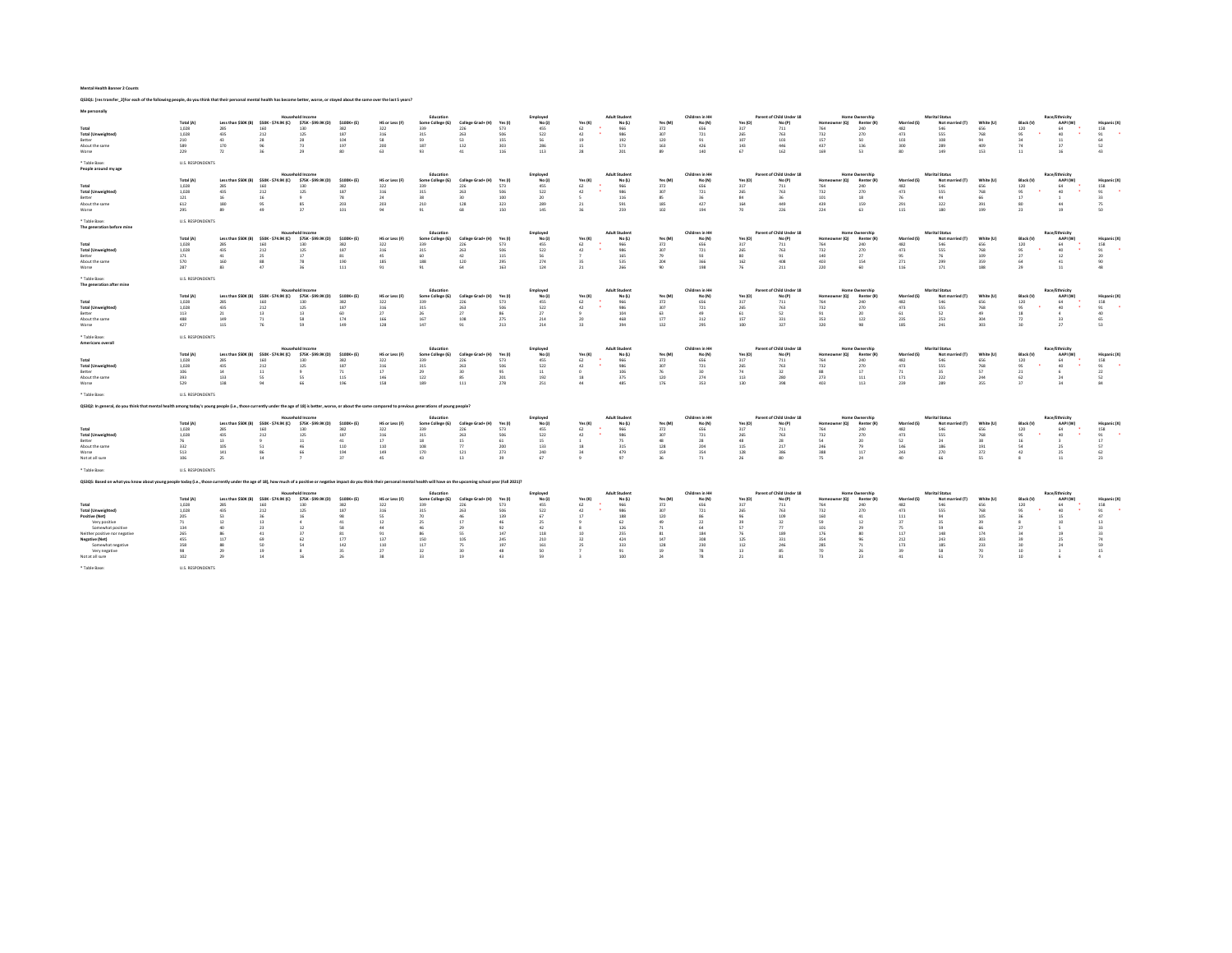## Mental Health Generations Banner Percentages

QS3Q1: [res transfer\_2]For each of the following people, do you think that their personal mental health has become better, worse, or stayed about the same over the last 5 years?

# Me personally

| <b>Total</b><br><b>Total (Unweighted)</b><br><b>Better</b><br>About the same<br>Worse | Total (A)<br>$N = 1028$<br>$N = 1028$<br>20%<br>57%<br>22% | dE<br><b>BC</b>         | Gen Z 18-24 (B)<br>$N = 110$<br>$N = 113$<br>30%<br>34%<br>36% | aDEF<br><b>ACEF</b> | $N = 304$<br>$N = 252$<br>31%<br>48%<br>21% | Millennials 25-40 (C) Gen X 41-56 (D)<br><b>ADEF</b><br>$\mathbf b$ | $N = 265$<br>$N = 258$<br>14%<br>61%<br>25% | <b>BC</b><br>e | $N = 274$<br>$N = 316$<br>14%<br>69%<br>17% | <b>Boomers 57-75 (E)</b><br><b>ABC</b> | Silent 76-93 (F)<br>$N=75$<br>$N = 89$<br>14%<br>72%<br>15% | ×<br><b>ABC</b> |
|---------------------------------------------------------------------------------------|------------------------------------------------------------|-------------------------|----------------------------------------------------------------|---------------------|---------------------------------------------|---------------------------------------------------------------------|---------------------------------------------|----------------|---------------------------------------------|----------------------------------------|-------------------------------------------------------------|-----------------|
|                                                                                       |                                                            |                         |                                                                |                     |                                             |                                                                     |                                             |                |                                             |                                        |                                                             |                 |
| * Table Base:                                                                         |                                                            | <b>U.S. RESPONDENTS</b> |                                                                |                     |                                             |                                                                     |                                             |                |                                             |                                        |                                                             |                 |
| People around my age                                                                  |                                                            |                         |                                                                |                     |                                             |                                                                     |                                             |                |                                             |                                        |                                                             |                 |
|                                                                                       | Total (A)                                                  |                         | Gen Z 18-24 (B)                                                |                     |                                             | Millennials 25-40 (C) Gen X 41-56 (D)                               |                                             |                |                                             | <b>Boomers 57-75 (E)</b>               | Silent 76-93 (F)                                            |                 |
| Total                                                                                 | $N = 1028$                                                 |                         | $N = 110$                                                      |                     | $N = 304$                                   |                                                                     | $N = 265$                                   |                | $N = 274$                                   |                                        | $N = 75$                                                    |                 |
| <b>Total (Unweighted)</b>                                                             | $N = 1028$                                                 |                         | $N = 113$                                                      |                     | $N = 252$                                   |                                                                     | $N = 258$                                   |                | $N = 316$                                   |                                        | $N = 89$                                                    | ۰               |
| Better                                                                                | 12%                                                        | E                       | 12%                                                            |                     | 21%                                         | <b>ADEF</b>                                                         | 10%                                         |                | 6%                                          |                                        | 5%                                                          |                 |
| About the same                                                                        | 60%                                                        | B                       | 39%                                                            |                     | 57%                                         | $\, {\bf B}$                                                        | 62%                                         | B              | 67%                                         | aBc                                    | 69%                                                         | B               |
| Worse                                                                                 | 29%                                                        |                         | 49%                                                            | <b>ACDEF</b>        | 23%                                         |                                                                     | 29%                                         |                | 28%                                         |                                        | 26%                                                         |                 |
| * Table Base:                                                                         |                                                            | <b>U.S. RESPONDENTS</b> |                                                                |                     |                                             |                                                                     |                                             |                |                                             |                                        |                                                             |                 |
| The generation before mine                                                            |                                                            |                         |                                                                |                     |                                             |                                                                     |                                             |                |                                             |                                        |                                                             |                 |
|                                                                                       |                                                            |                         |                                                                |                     |                                             |                                                                     |                                             |                |                                             |                                        |                                                             |                 |
|                                                                                       | Total (A)                                                  |                         | Gen Z 18-24 (B)                                                |                     |                                             | Millennials 25-40 (C) Gen X 41-56 (D)                               |                                             |                |                                             | <b>Boomers 57-75 (E)</b>               | Silent 76-93 (F)                                            |                 |
| <b>Total</b>                                                                          | $N = 1028$                                                 |                         | $N = 110$                                                      |                     | $N = 304$                                   |                                                                     | $N = 265$                                   |                | $N = 274$                                   |                                        | $N=75$                                                      |                 |
| <b>Total (Unweighted)</b>                                                             | $N = 1028$                                                 |                         | $N = 113$                                                      |                     | $N = 252$                                   |                                                                     | $N = 258$                                   |                | $N = 316$                                   |                                        | $N = 89$                                                    | ×               |
| Better                                                                                | 17%                                                        | $\mathbf f$             | 19%                                                            | f                   | 22%                                         | EF                                                                  | 16%                                         |                | 13%                                         |                                        | 8%                                                          |                 |
| About the same                                                                        | 55%                                                        |                         | 53%                                                            |                     | 53%                                         |                                                                     | 50%                                         |                | 61%                                         | D                                      | 69%                                                         | abCD            |
| Worse                                                                                 | 28%                                                        |                         | 28%                                                            |                     | 25%                                         |                                                                     | 34%                                         | $\mathbf{C}$   | 26%                                         |                                        | 24%                                                         |                 |
| * Table Base:                                                                         |                                                            | U.S. RESPONDENTS        |                                                                |                     |                                             |                                                                     |                                             |                |                                             |                                        |                                                             |                 |
| The generation after mine                                                             |                                                            |                         |                                                                |                     |                                             |                                                                     |                                             |                |                                             |                                        |                                                             |                 |
|                                                                                       |                                                            |                         |                                                                |                     |                                             |                                                                     |                                             |                |                                             |                                        |                                                             |                 |
|                                                                                       | Total (A)                                                  |                         | Gen Z 18-24 (B)                                                |                     |                                             | Millennials 25-40 (C) Gen X 41-56 (D)                               |                                             |                |                                             | <b>Boomers 57-75 (E)</b>               | Silent 76-93 (F)                                            |                 |
| Total                                                                                 | $N = 1028$                                                 |                         | $N = 110$                                                      |                     | $N = 304$                                   |                                                                     | $N = 265$                                   |                | $N = 274$                                   |                                        | $N = 75$                                                    |                 |
| <b>Total (Unweighted)</b>                                                             | $N = 1028$                                                 |                         | $N = 113$                                                      |                     | $N = 252$                                   |                                                                     | $N = 258$                                   |                | $N = 316$                                   |                                        | $N = 89$                                                    | 宋               |
| <b>Better</b>                                                                         | 11%                                                        | Ef                      | 14%                                                            | Ef                  | 18%                                         | <b>ADEF</b>                                                         | 9%                                          |                | 6%                                          |                                        | 4%                                                          |                 |
| About the same                                                                        | 48%                                                        |                         | 39%                                                            |                     | 47%                                         |                                                                     | 45%                                         |                | 52%                                         | b                                      | 55%                                                         | b               |
| Worse                                                                                 | 42%                                                        |                         | 47%                                                            |                     | 35%                                         |                                                                     | 46%                                         | c              | 43%                                         |                                        | 41%                                                         |                 |
| * Table Base:                                                                         |                                                            | <b>U.S. RESPONDENTS</b> |                                                                |                     |                                             |                                                                     |                                             |                |                                             |                                        |                                                             |                 |
| <b>Americans overall</b>                                                              |                                                            |                         |                                                                |                     |                                             |                                                                     |                                             |                |                                             |                                        |                                                             |                 |
|                                                                                       |                                                            |                         |                                                                |                     |                                             |                                                                     |                                             |                |                                             |                                        |                                                             |                 |
|                                                                                       | Total (A)                                                  |                         | Gen Z 18-24 (B)                                                |                     |                                             | Millennials 25-40 (C) Gen X 41-56 (D)                               |                                             |                |                                             | <b>Boomers 57-75 (E)</b>               | Silent 76-93 (F)                                            |                 |
| Total                                                                                 | $N = 1028$                                                 |                         | $N = 110$                                                      |                     | $N = 304$                                   |                                                                     | $N = 265$                                   |                | $N = 274$                                   |                                        | $N=75$                                                      |                 |
| <b>Total (Unweighted)</b>                                                             | $N = 1028$                                                 |                         | $N = 113$                                                      |                     | $N = 252$                                   |                                                                     | $N = 258$                                   |                | $N = 316$                                   |                                        | $N = 89$                                                    | ٠               |
| Better                                                                                | 10%                                                        | EF                      | 12%                                                            | EF                  | 20%                                         | <b>ADEF</b>                                                         | 10%                                         | Ef             | 2%                                          |                                        | 2%                                                          |                 |
| About the same                                                                        | 38%                                                        |                         | 38%                                                            |                     | 43%                                         | d                                                                   | 33%                                         |                | 36%                                         |                                        | 46%                                                         | d               |
| Worse                                                                                 | 51%                                                        | c                       | 51%                                                            | c                   | 37%                                         |                                                                     | 57%                                         | c              | 62%                                         | AC                                     | 52%                                                         | $\mathbf{C}$    |
|                                                                                       |                                                            |                         |                                                                |                     |                                             |                                                                     |                                             |                |                                             |                                        |                                                             |                 |
| * Table Base:                                                                         |                                                            | <b>U.S. RESPONDENTS</b> |                                                                |                     |                                             |                                                                     |                                             |                |                                             |                                        |                                                             |                 |

QS3Q2: In general, do you think that mental health among today's young people (i.e., those currently under the age of 18) is better, worse, or about the same compared to previous generations of young people?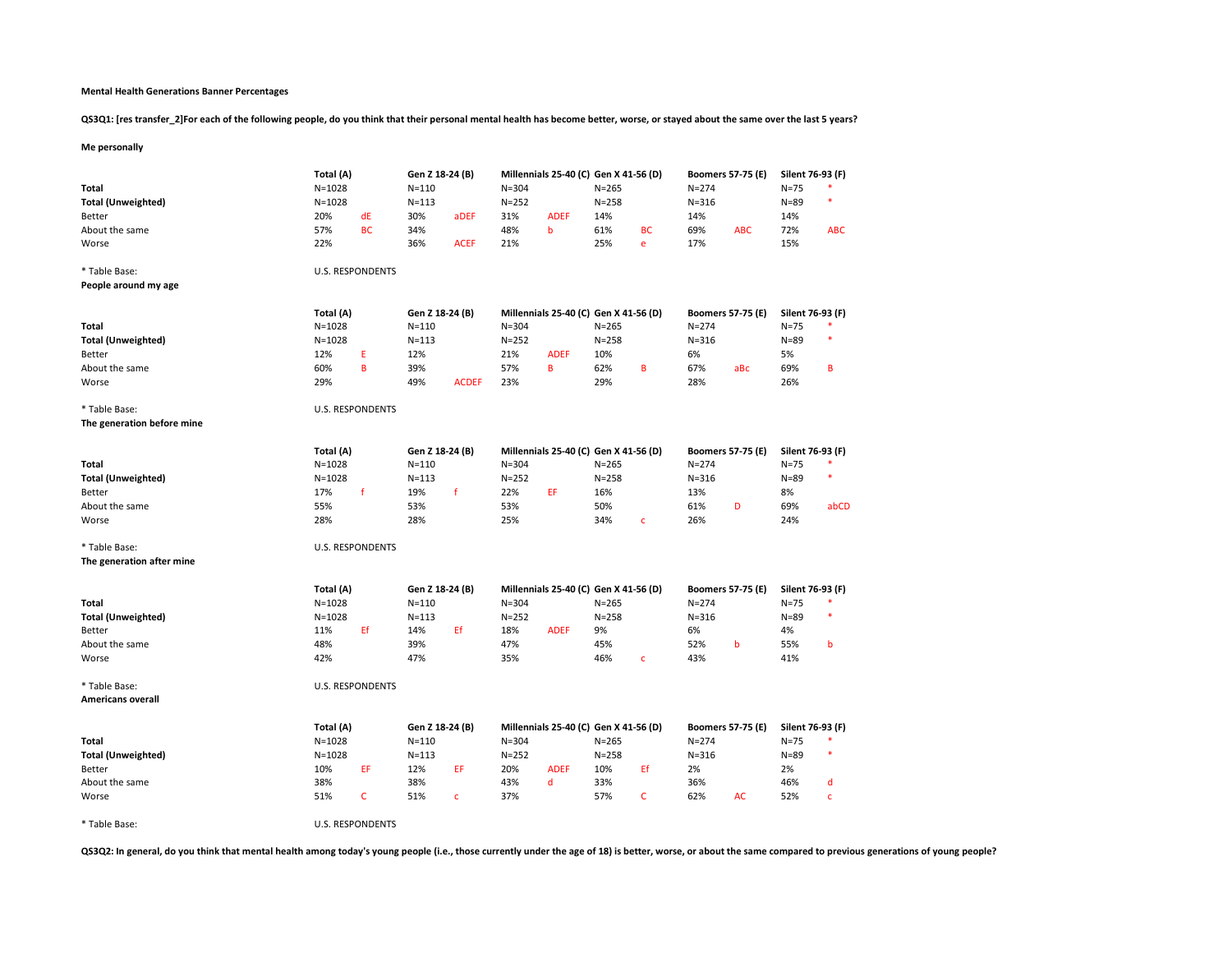|                           | Total (A)  |   |           | Gen Z 18-24 (B) |           | Millennials 25-40 (C) Gen X 41-56 (D) |           |           | <b>Boomers 57-75 (E)</b> | Silent 76-93 (F) |    |
|---------------------------|------------|---|-----------|-----------------|-----------|---------------------------------------|-----------|-----------|--------------------------|------------------|----|
| Total                     | $N = 1028$ |   | $N = 110$ |                 | $N = 304$ |                                       | $N = 265$ | $N = 274$ |                          | $N = 75$         |    |
| <b>Total (Unweighted)</b> | $N = 1028$ |   | $N = 113$ |                 | $N = 252$ |                                       | $N = 258$ | $N = 316$ |                          | $N = 89$         |    |
| Better                    | 7%         | e | 4%        |                 | 14%       | <b>ABDEF</b>                          | 6%        | 4%        |                          | 2%               |    |
| About the same            | 32%        |   | 35%       | e               | 41%       | aE                                    | 32%       | 24%       |                          | 29%              |    |
| Worse                     | 50%        |   | 50%       |                 | 40%       |                                       | 49%       | 59%       | <b>ACd</b>               | 62%              | aC |
| Not at all sure           | 10%        |   | 11%       |                 | 5%        |                                       | 13%       | 14%       |                          | 7%               |    |
|                           |            |   |           |                 |           |                                       |           |           |                          |                  |    |

\* Table Base: U.S. RESPONDENTS

QS3Q5: Based on what you know about young people today (i.e., those currently under the age of 18), how much of a positive or negative impact do you think their personal mental health will have on the upcoming school year

|                               | Total (A)  |                         |           | Gen Z 18-24 (B) |           | Millennials 25-40 (C) Gen X 41-56 (D) |           |    |           | <b>Boomers 57-75 (E)</b> | Silent 76-93 (F) |  |
|-------------------------------|------------|-------------------------|-----------|-----------------|-----------|---------------------------------------|-----------|----|-----------|--------------------------|------------------|--|
| Total                         | $N = 1028$ |                         | $N = 110$ |                 | $N = 304$ |                                       | $N = 265$ |    | $N = 274$ |                          | $N = 75$         |  |
| <b>Total (Unweighted)</b>     | $N = 1028$ |                         | $N = 113$ |                 | $N = 252$ |                                       | $N = 258$ |    | $N = 316$ |                          | $N = 89$         |  |
| <b>Positive (Net)</b>         | 20%        | EF.                     | 26%       | EF.             | 31%       | <b>ADEF</b>                           | 16%       |    | 13%       |                          | 9%               |  |
| Very positive                 | 7%         |                         | 9%        | F.              | 11%       | <b>DF</b>                             | 4%        |    | 6%        |                          | 1%               |  |
| Somewhat positive             | 13%        | Ε.                      | 17%       | Ε.              | 20%       | <b>AdEF</b>                           | 12%       | e  | 6%        |                          | 8%               |  |
| Neither positive nor negative | 26%        |                         | 21%       |                 | 29%       |                                       | 28%       |    | 22%       |                          | 26%              |  |
| Negative (Net)                | 44%        | c                       | 48%       | C.              | 32%       |                                       | 47%       | C  | 52%       | aC                       | 53%              |  |
| Somewhat negative             | 35%        | c                       | 36%       |                 | 26%       |                                       | 38%       | τ. | 38%       | c                        | 45%              |  |
| Very negative                 | 9%         |                         | 12%       |                 | 6%        |                                       | 9%        |    | 14%       | c                        | 8%               |  |
| Not at all sure               | 10%        |                         | 5%        |                 | 8%        |                                       | 10%       |    | 13%       | b                        | 12%              |  |
| * Table Base:                 |            | <b>U.S. RESPONDENTS</b> |           |                 |           |                                       |           |    |           |                          |                  |  |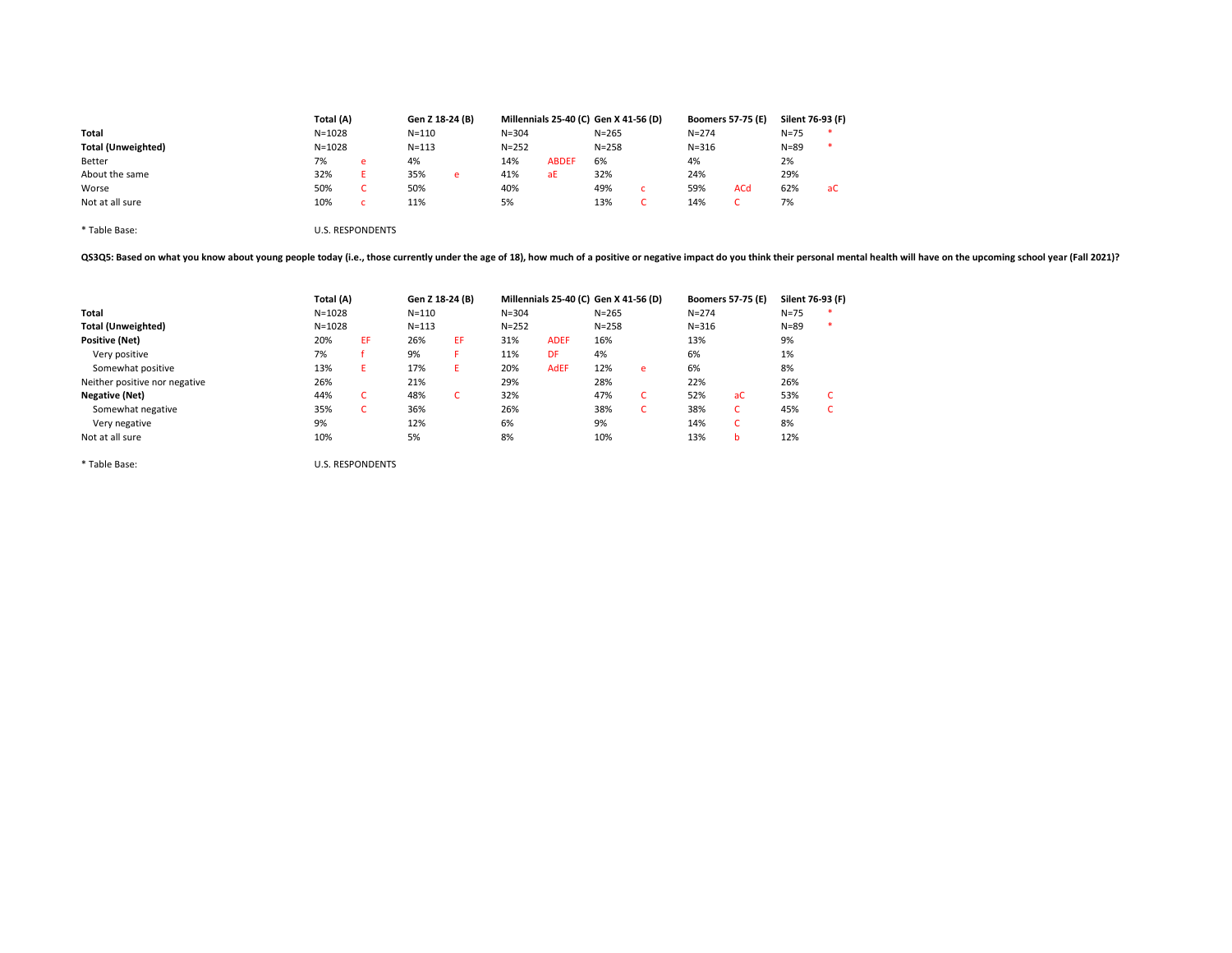## Mental Health Generations Banner Counts

QS3Q1: [res transfer\_2]For each of the following people, do you think that their personal mental health has become better, worse, or stayed about the same over the last 5 years?

# Me personally

|                            | Total (A)               | Gen Z 18-24 (B) | Millennials 25-40 (C) Gen X 41-56 (D) |     | <b>Boomers 57-75 (E)</b> | Silent 76-93 (F) |
|----------------------------|-------------------------|-----------------|---------------------------------------|-----|--------------------------|------------------|
| Total                      | 1,028                   | 110             | 304                                   | 265 | 274                      | 75               |
| <b>Total (Unweighted)</b>  | 1,028                   | 113             | 252                                   | 258 | 316                      | 89               |
| Better                     | 210                     | 33              | 93                                    | 36  | 37                       | 10               |
| About the same             | 589                     | 37              | 147                                   | 162 | 190                      | 54               |
| Worse                      | 229                     | 40              | 65                                    | 67  | 47                       | 11               |
|                            |                         |                 |                                       |     |                          |                  |
| * Table Base:              | U.S. RESPONDENTS        |                 |                                       |     |                          |                  |
| People around my age       |                         |                 |                                       |     |                          |                  |
|                            |                         |                 |                                       |     |                          |                  |
|                            | Total (A)               | Gen Z 18-24 (B) | Millennials 25-40 (C) Gen X 41-56 (D) |     | <b>Boomers 57-75 (E)</b> | Silent 76-93 (F) |
| Total                      | 1,028                   | 110             | 304                                   | 265 | 274                      | 75               |
| <b>Total (Unweighted)</b>  | 1,028                   | 113             | 252                                   | 258 | 316                      | 89               |
| Better                     | 121                     | 13              | 63                                    | 26  | 15                       | $\overline{4}$   |
| About the same             | 612                     | 42              | 173                                   | 163 | 182                      | 52               |
| Worse                      | 295                     | 54              | 69                                    | 76  | 76                       | 19               |
|                            |                         |                 |                                       |     |                          |                  |
| * Table Base:              | <b>U.S. RESPONDENTS</b> |                 |                                       |     |                          |                  |
| The generation before mine |                         |                 |                                       |     |                          |                  |
|                            | Total (A)               | Gen Z 18-24 (B) | Millennials 25-40 (C) Gen X 41-56 (D) |     | <b>Boomers 57-75 (E)</b> | Silent 76-93 (F) |
| Total                      | 1,028                   | 110             | 304                                   | 265 | 274                      | 75               |
|                            | 1,028                   | 113             | 252                                   | 258 | 316                      | 89               |
| <b>Total (Unweighted)</b>  |                         |                 |                                       |     |                          |                  |
| Better                     | 171                     | 20              | 66                                    | 43  | 36                       | 6                |
| About the same             | 570                     | 58              | 162                                   | 132 | 166                      | 51               |
| Worse                      | 287                     | 31              | 76                                    | 90  | 72                       | 18               |
| * Table Base:              | <b>U.S. RESPONDENTS</b> |                 |                                       |     |                          |                  |
| The generation after mine  |                         |                 |                                       |     |                          |                  |
|                            |                         |                 |                                       |     |                          |                  |
|                            | Total (A)               | Gen Z 18-24 (B) | Millennials 25-40 (C) Gen X 41-56 (D) |     | <b>Boomers 57-75 (E)</b> | Silent 76-93 (F) |
| Total                      | 1,028                   | 110             | 304                                   | 265 | 274                      | 75               |
| <b>Total (Unweighted)</b>  | 1,028                   | 113             | 252                                   | 258 | 316                      | 89<br>٠          |
| Better                     | 113                     | 16              | 55                                    | 24  | 16                       | 3                |
| About the same             | 488                     | 43              | 143                                   | 120 | 142                      | 41               |
| Worse                      | 427                     | 51              | 107                                   | 122 | 117                      | 30               |
|                            |                         |                 |                                       |     |                          |                  |
| * Table Base:              | U.S. RESPONDENTS        |                 |                                       |     |                          |                  |
| <b>Americans overall</b>   |                         |                 |                                       |     |                          |                  |
|                            |                         |                 |                                       |     |                          |                  |
|                            | Total (A)               | Gen Z 18-24 (B) | Millennials 25-40 (C) Gen X 41-56 (D) |     | <b>Boomers 57-75 (E)</b> | Silent 76-93 (F) |
| Total                      | 1,028                   | 110             | 304                                   | 265 | 274                      | 75               |
| <b>Total (Unweighted)</b>  | 1,028                   | 113             | 252                                   | 258 | 316                      | 89               |
| Better                     | 106                     | 13              | 60                                    | 26  | 6                        | $\overline{2}$   |
| About the same             | 393                     | 41              | 130                                   | 88  | 99                       | 34               |
| Worse                      | 529                     | 56              | 114                                   | 151 | 169                      | 39               |
|                            |                         |                 |                                       |     |                          |                  |
| * Table Base:              | U.S. RESPONDENTS        |                 |                                       |     |                          |                  |

QS3Q2: In general, do you think that mental health among today's young people (i.e., those currently under the age of 18) is better, worse, or about the same compared to previous generations of young people?